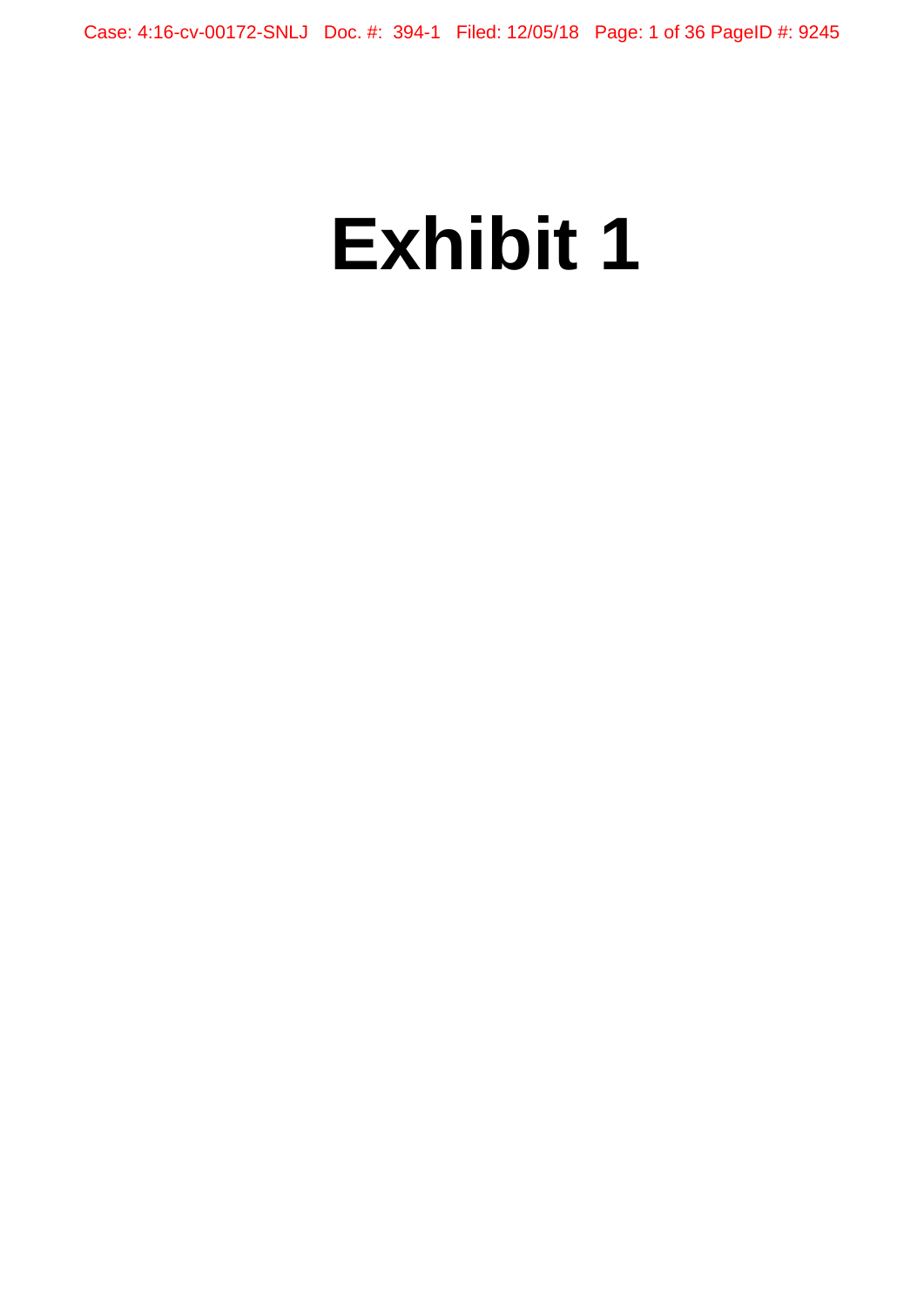Case: 4:16-cv-00172-SNLJ Doc. #: 394-1 Filed: 12/05/18 Page: 2 of 36 PageID #: 9246

## **UNITED STATES DISTRICT COURT EASTERN DISTRICT OF MISSOURI EASTERN DIVISION**

| No. | 4:16-CV-00172-SNLJ  |
|-----|---------------------|
|     | $4:16$ -CV-00262    |
|     | 4:16-CV-00297       |
|     | <b>CONSOLIDATED</b> |
|     |                     |
|     |                     |
|     |                     |
|     |                     |
|     |                     |

#### **CLASS ACTION SETTLEMENT AGREEMENT**

**IT IS HEREBY STIPULATED AND AGREED**, by and between Ronald McAllister, Richard Arnold, Brad Pearlman, and R. McNeely Cochran, individually and on behalf of all others similarly situated, and The Los Angeles Rams, LLC, f/k/a The St. Louis Rams, LLC, subject to the approval of the Court, that this Action shall be settled and dismissed with prejudice pursuant to the terms and conditions set forth in this Settlement Agreement and the exhibits hereto.

#### **I. RECITALS**

This Settlement Agreement is entered into based on the following:

A. This Settlement Agreement encompasses three consolidated lawsuits pending in the United States District Court for the Eastern District of Missouri: *McAllister*, *Envision*, and *Arnold*. All three lawsuits pertain to whether the Rams breached certain agreements when they relocated from St. Louis, Missouri, to Los Angeles, California, in 2016. The agreements are personal seat licenses ("PSLs"), which provide their owners certain rights to purchase season tickets to Rams home games. Two forms of PSLs are involved: the FANS PSL Agreement, originally sold by FANS, Inc., and the Rams PSL Agreement, originally sold by the Rams.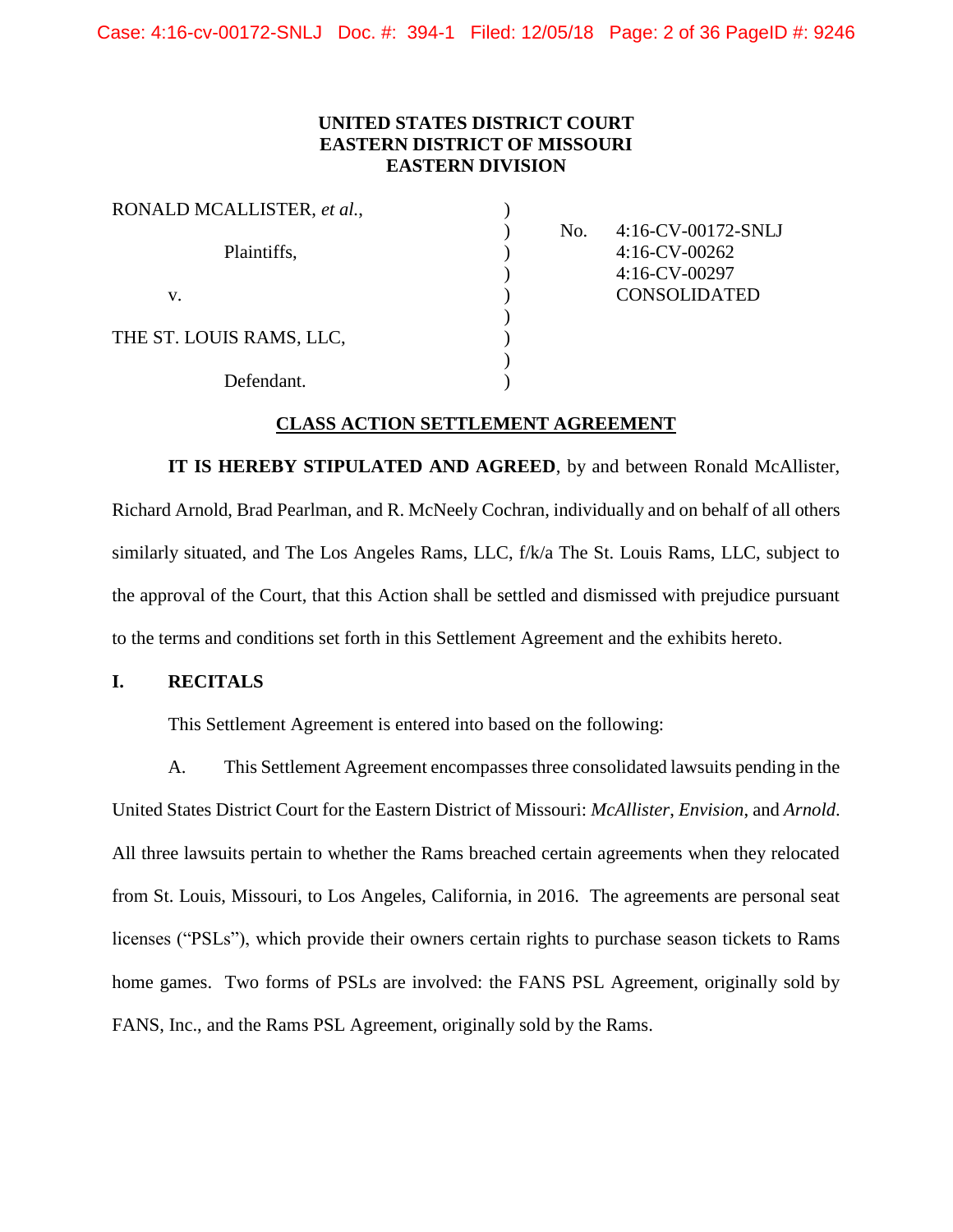#### **The** *McAllister* **Complaint**

B. The *McAllister* Complaint was filed against the Rams on February 9, 2016 in the United States District Court for the Eastern District of Missouri. The *McAllister* Complaint asserts the following claims against the Rams: (1) declaratory judgment that the PSLs were illusory, never properly formed, and void; (2) unjust enrichment; (3) money had and received; (4) breach of contract as to the FANS PSL Agreement; (5) breach of contract as to the Rams PSL Agreement; (6) breach of the implied covenant of good faith and fair dealing as to the FANS PSL Agreement; (7) breach of the implied covenant of good faith and fair dealing as to the Rams PSL Agreement; and (8) violation of the MMPA.

C. With respect to his individual claim, the *McAllister* Plaintiff alleges that he purchased two PSLs: first, a FANS PSL in 1995, and second, a Rams PSL in 2005. The *McAllister* Plaintiff alleges that he paid \$1,000 for each PSL, and that he used his PSLs to buy tickets to 172 home regular season and playoff games.

D. According to the *McAllister* Complaint, the Rams, *inter alia*, breached the FANS PSL Agreement and violated the Missouri Merchandising Practice Act by terminating the FANS PSL Agreement in 2016 without providing a total or partial refund of the PSL purchase price. The *McAllister* Complaint seeks declaratory relief, compensatory damages, interest, restitution, punitive damages, costs, and attorneys' fees.

#### **The** *Envision* **Complaint**

E. On January 15, 2016, the *Envision* Plaintiffs filed a petition against the Rams in the St. Louis County Circuit Court. The Rams removed the case to the United States District Court for the Eastern District of Missouri on February 26, 2016. Subsequently, the *Envision* Plaintiffs filed the *Envision* Complaint. The *Envision* Complaint brings claims for: (1) a declaration that the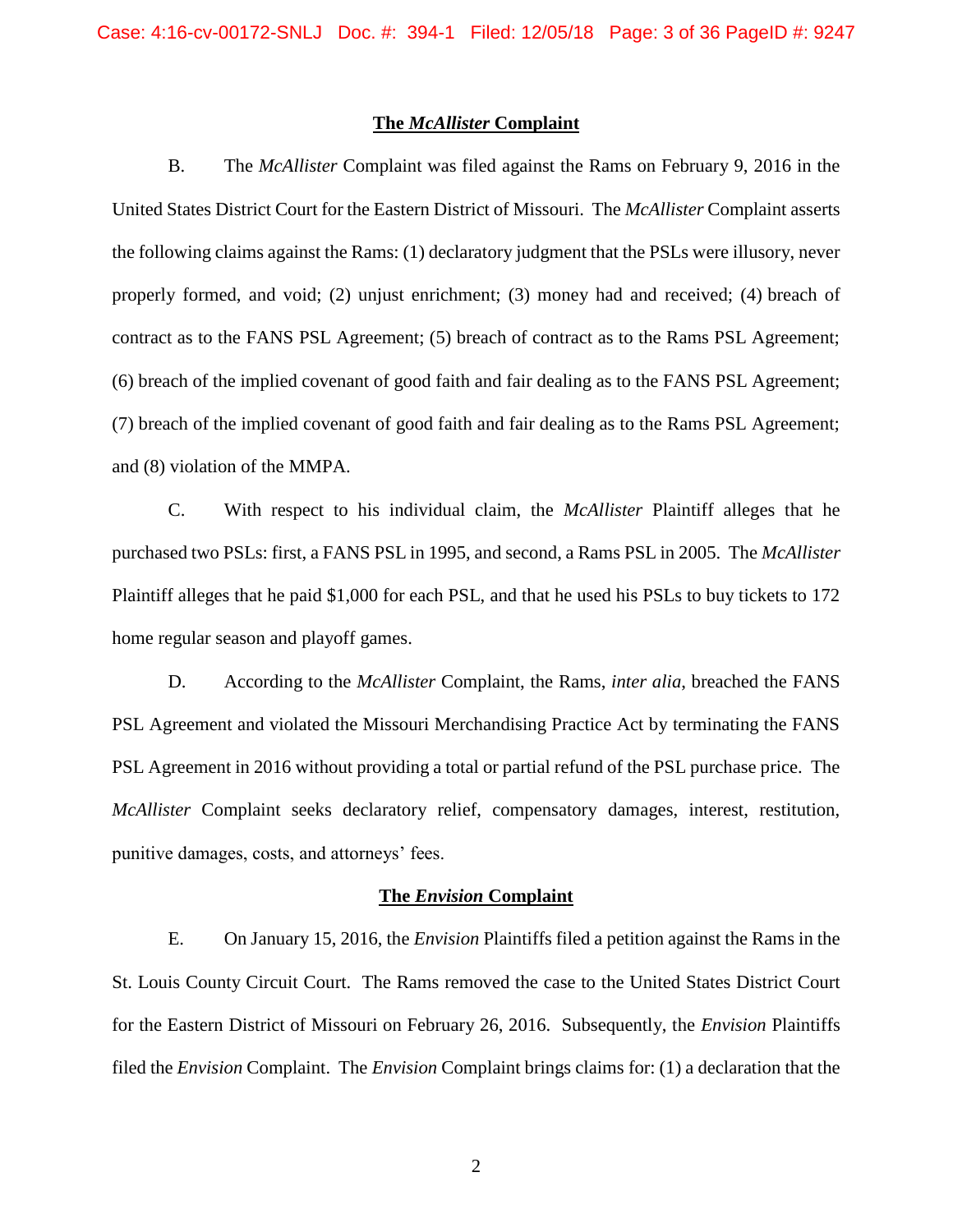Rams PSLs are still in force; (2) breach of contract as to the Rams PSL; and (3) violation of the MMPA.

F. For its individual claim, Envision, LLC alleges that it purchased six PSLs when the Rams first moved to St. Louis for \$4,500.00 each. Envision, LLC alleges that it paid for season tickets for the six seats for which it held PSLs every year since the Rams began playing their home games in St. Louis.

G. Robert and Sue Bohm allege that they purchased two PSLs from FANS, Inc. for \$500.00 each, and that they subsequently upgraded these PSLs on two occasions, paying additional amounts (for a total of \$7,000.00) in license fees to the Rams and executing Rams PSL Agreements. The Bohms allege that they have paid for season tickets for the two seats for which they held PSLs every year since the Rams began playing home games in St. Louis.

H. Edward Mock alleges that his two PSLs were transferred to him from Robert Messmer in 2011. Edward Mock contends that he paid a transfer fee to the Rams at that time and executed a Transfer Form binding him to the Rams PSL Agreement. He alleges that, since his PSLs were transferred to him, he has paid for season tickets for the two seats associated with such PSLs.

I. According to the *Envision* Complaint, the Rams PSL Agreement entitles the licensee to (1) purchase season tickets to Rams home games through the 2025 season, regardless of where those games are played; and (2) transfer his or her interest in the PSL to others for the same period of time. The *Envision* Complaint seeks declaratory relief, actual damages, punitive damages, costs, and attorneys' fees.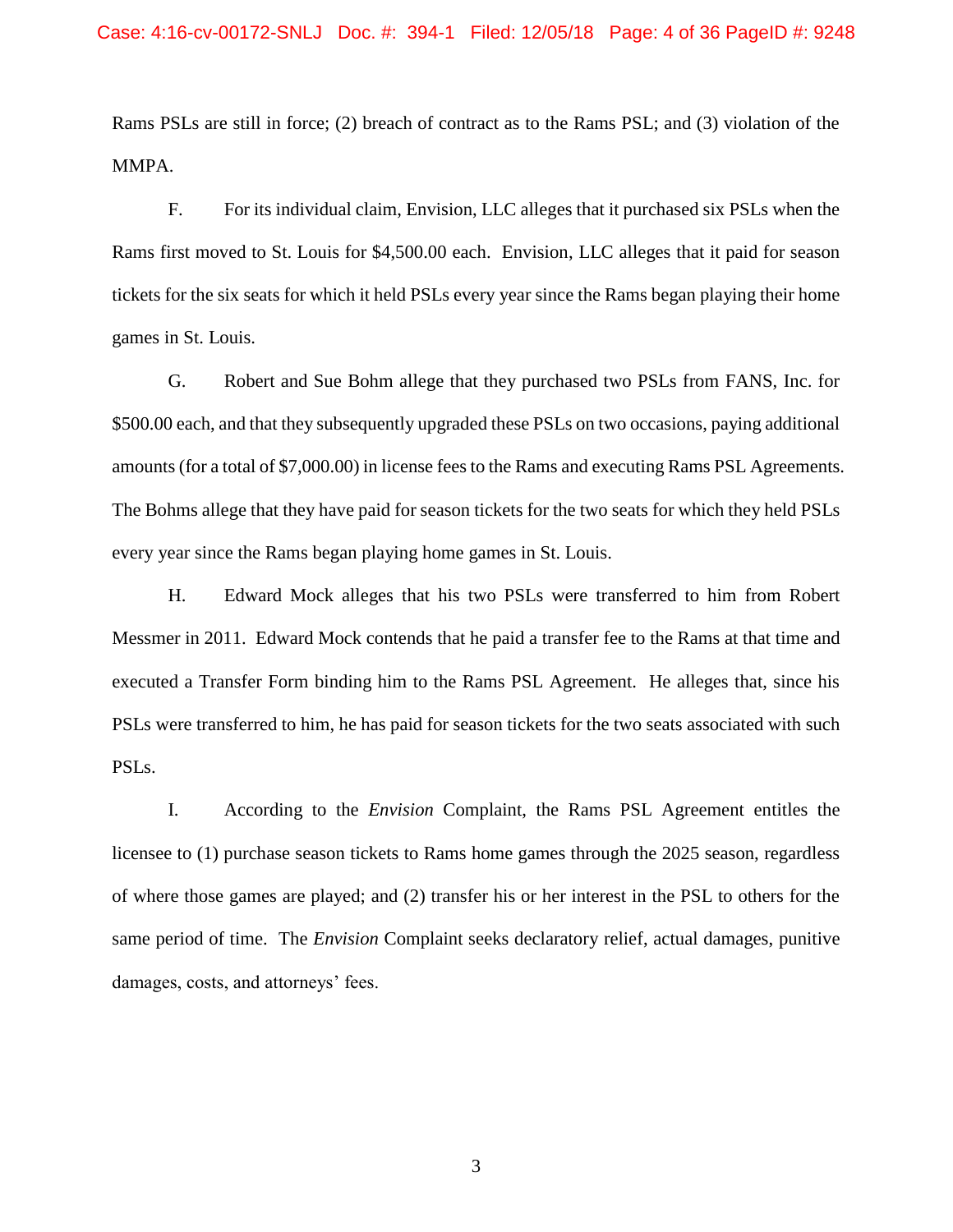#### **The** *Arnold* **Complaint**

J. On January 29, 2016, Richard Arnold and R. McNeely Cochran filed a petition against the Rams in the St. Louis County Circuit Court. The Rams removed the case on March 4, 2016, and Brad Pearlman was later joined as an additional plaintiff. Subsequently, the *Arnold*  Plaintiffs filed the *Arnold* Complaint, which brings claims for (1) breach of contract; and (2) violation of the MMPA.

K. For his individual claim, Richard Arnold contends he received two PSLs via transfer, one from Richard Baldwin and one from James Clarkson, each of whom purchased their PSLs in 1995.

L. R. McNeely Cochran alleges that he received his PSL via transfer from his father, who purchased his PSL in 1995.

M. Brad Pearlman alleges that, in 2002, he received his two PSLs via transfer from Firstar Bank, which had previously purchased those PSLs in 1995.

N. According to the *Arnold* Complaint, the Rams "must allow PSL holders to transfer their PSLs and The Rams must use their best efforts to secure tickets for PSL holders in whatever stadium the Rams play in until 2025." The *Arnold* Complaint seeks damages, including punitive damages, attorneys' fees, and pre- and post-judgment interest.

#### **Consolidated Procedural History**

O. The Court consolidated *McAllister*, *Envision*, and *Arnold* on July 6, 2016. Over the approximately two and one-half years since these cases were initiated, the Parties have:

1. Engaged in extensive discovery concerning Plaintiffs' various proposed classes and the merits of the Action, including written interrogatories, requests for admission,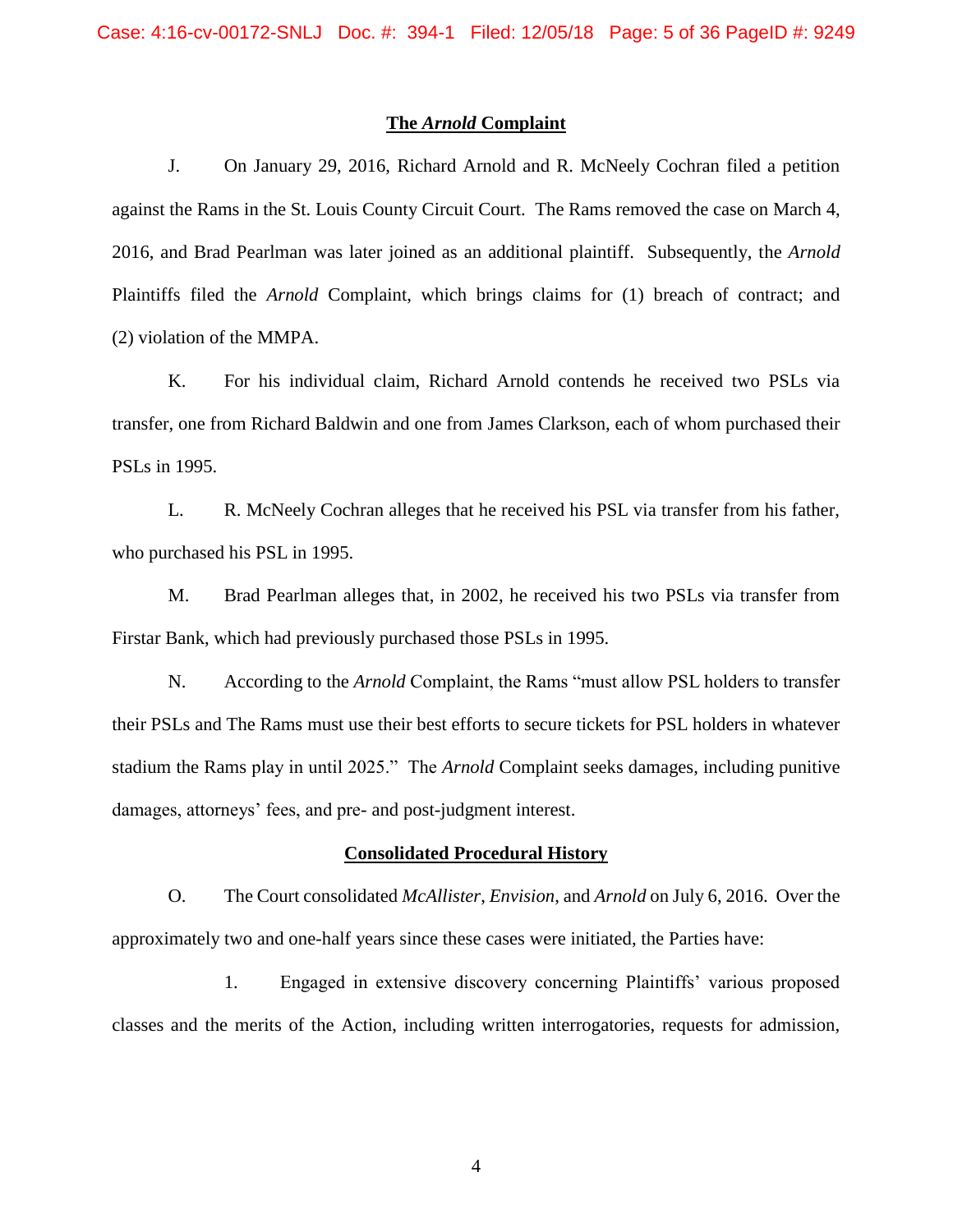requests for production, expert discovery, third-party subpoenas, and numerous Party and thirdparty depositions.

2. Engaged in extensive motion practice, including motions for judgment on the pleadings, a motion for summary judgment, and discovery motions to compel and for protective orders;

3. Engaged in third-party practice in which the Rams claim that the CVC must indemnify them from any liability arising out of the FANS PSL Agreement;

4. Extensively briefed (including supplemental briefing) three motions for class certification brought by Plaintiffs, which resulted in a Court order certifying two Classes;

5. Briefed a motion to amend the Court's class certification order, which resulted in a Court order amending the definition of one of the two certified Classes;

6. Initiated a proceeding in the United States Court of Appeals for the Eighth Circuit pursuant to Federal Rule of Civil Procedure 23(f); and

7. Participated in three separate, face-to-face mediation sessions before the Honorable William Ray Price on April 21, 2017, June 21, 2018, and July 20, 2018.

P. At the conclusion of the July 20, 2018 mediation session, the Settlement Parties agreed to certain provisions of a potential settlement and signed a term sheet reflecting the same.

Q. By orders dated March 13, 2018 and April 19, 2018, the Court certified the following two Classes, with the *Arnold* Plaintiffs to serve as Class Representatives of the Rams Class and the *McAllister* Plaintiff to serve as the Class Representative of the FANS Class:

## **Rams Class**:

A) All persons or entities who:

- 1) purchased PSLs directly from the Rams; or
- 2) had any Rams or FANS PSL transferred to them; or
- 3) upgraded their PSL tier; and
- B) purchased Rams season tickets through their PSLs for the 2015 season; or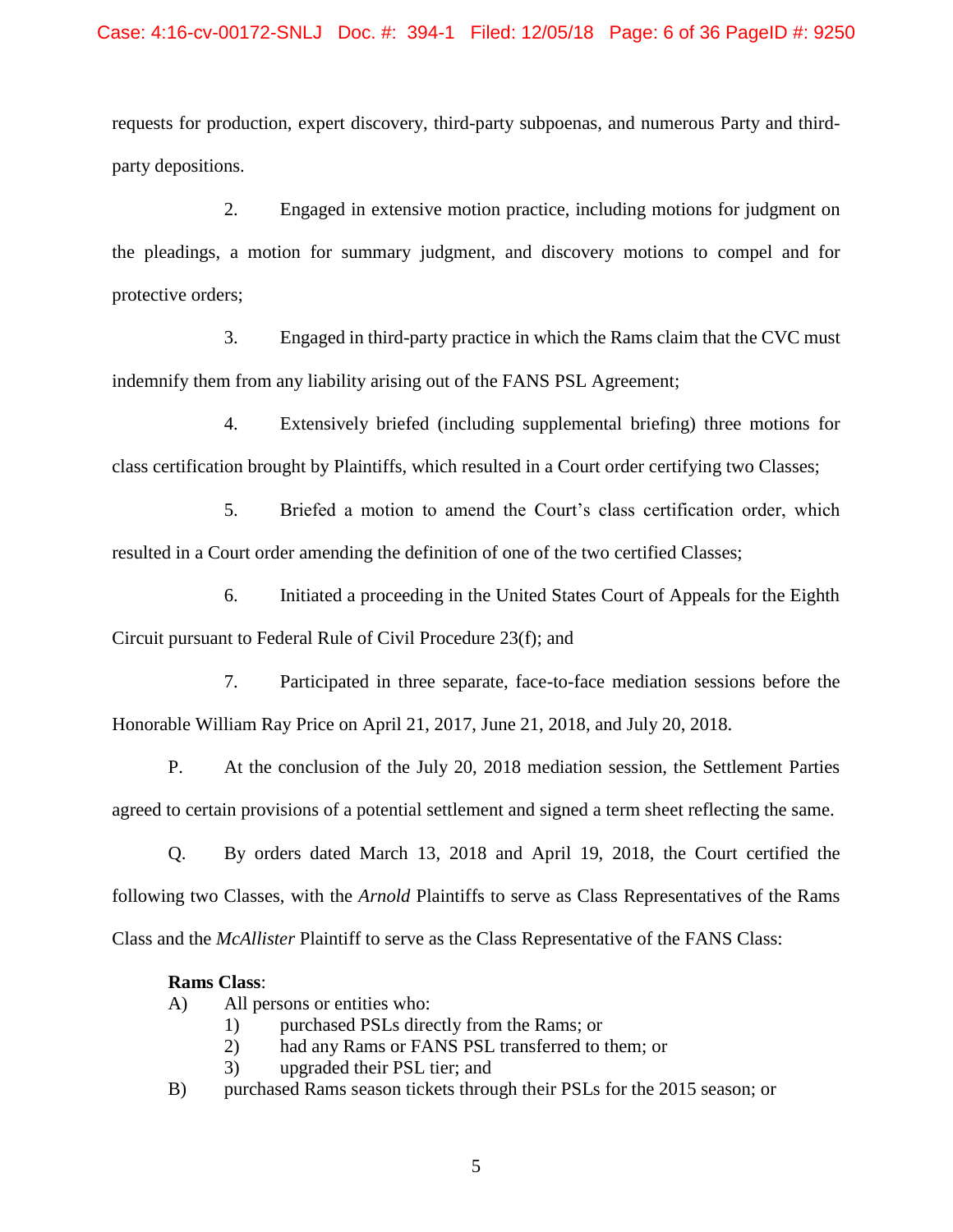C) did not purchase Rams season tickets for the 2015 season but did not receive a PSL cancellation notice from the Rams.

**FANS Class:** All persons or entities who, at the conclusion of the 2015 season, owned a PSL purchased from FANS, Inc. that was not later transferred or upgraded and who (a) had purchased Rams season tickets through their PSLs for the 2015 season or (b) did not purchase Rams season tickets for the 2015 season but did not receive a PSL cancellation notice from the PSL licensor.

R. The Court declined to appoint the *Envision* Plaintiffs as Class Representatives of any Class. Accordingly, the consent of the *Envision* Plaintiffs is not required to effectuate the terms of this Settlement Agreement, and the *Envision* Plaintiffs are not parties to this Settlement Agreement.

S. As of the Execution Date, the Rams are still arbitrating their indemnification claims against the CVC to determine whether the CVC will be liable for Awards made to the FANS Class, but lack adequate records to determine all FANS Class Members or Rams Class Members, necessitating that the Claims Submittal and Review Process involve acquiring information from Class Members sufficient to classify each Qualified Claim as attributable to the FANS Class or the Rams Class, as further set forth throughout the terms of this Settlement Agreement below.

T. Now, to fully implement and define their agreement, the Settlement Parties and their respective counsel enter into this Settlement Agreement to document fully the agreed-upon settlement terms.

U. The Settlement Parties, and their respective counsel, taking into account the risks, uncertainties, delays, and expense involved in prosecuting and defending the Action, as well as other relevant considerations, have concluded that it is in their respective best interests—including the interests of the FANS Class and the Rams Class—to compromise and to fully and finally resolve and settle the Action in the manner and on the terms and conditions hereinafter set forth. The Settlement Parties intend that this Settlement Agreement will encompass and end all pending,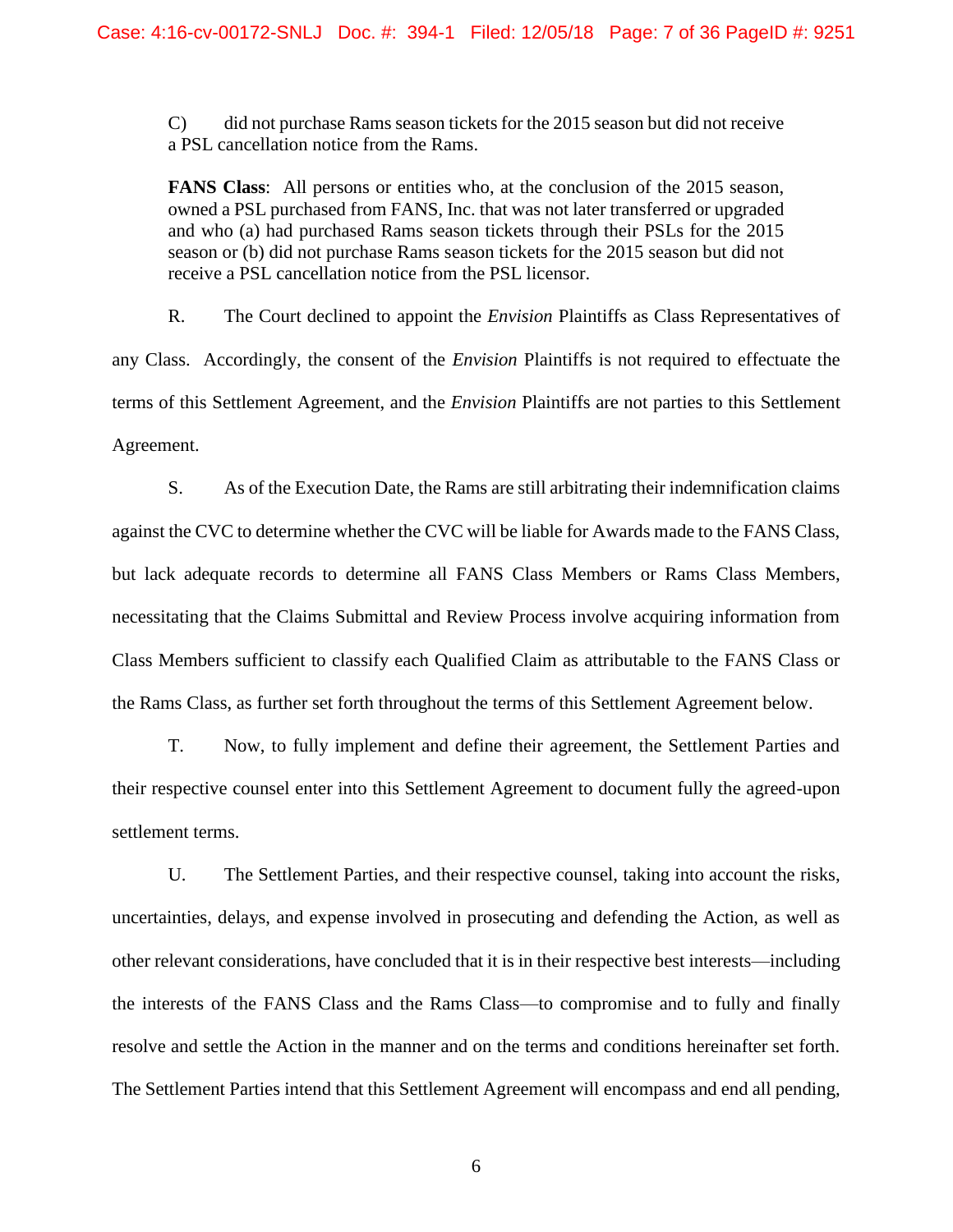threatened or possible litigation and/or claims by Plaintiffs, the FANS Class, and the Rams Class against the Rams that allege or involve the claims that have been asserted in the Complaints.

V. Class Counsel attest that they have no current knowledge of a party with possible unfiled claims against the Rams and no current intention to bring a future suit against the Rams.

W. The Settlement Parties expressly agree that the Rams' execution of this Settlement Agreement and/or the Settlement Parties' term sheet is not, and shall not be construed as, an admission by the Rams or deemed to be evidence: (1) of the validity of any of the claims made by Plaintiffs; (2) that the Rams violated any law in any respect; or (3) that certification of any class is appropriate, other than for the purpose of this settlement. The Rams deny any fault, wrongdoing or liability whatsoever, and maintain that their actions and practices have at all times been lawful and proper. The Rams specifically deny that they were, or are, liable for the claims asserted in the Action and contend that their practices and actions are fully compliant with any law that may apply, including, but not limited to, the terms of the Rams PSL Agreement, the terms of the FANS PSL Agreement, and the MMPA.

X. If there is no Effective Date, the Settlement Parties expressly agree that execution of this Settlement Agreement or the Settlement Parties' term sheet by the Rams, Counsel for the Rams, Class Counsel, and the Class Representatives, on behalf of themselves, the FANS Class, and the Rams Class, is not, and shall not be construed as, an admission, concession, or waiver concerning any further argument for or against class certification or the merits of the Action, and that the Rams, Counsel for the Rams, Class Counsel, and the Class Representatives, on behalf of themselves, the FANS Class, and the Rams Class, shall not be estopped from asserting, any further argument for or against class certification or the merits of the Action.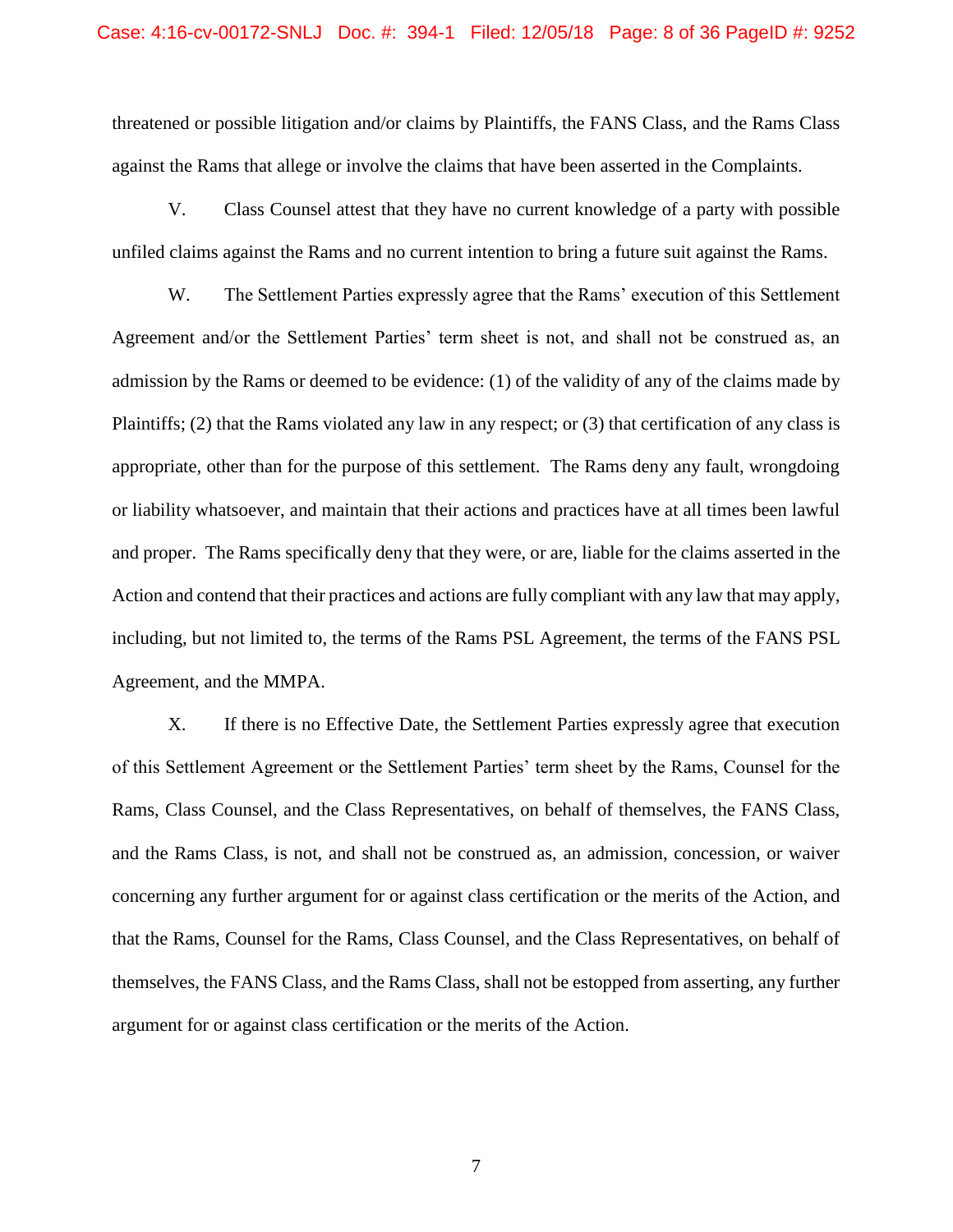Y. The relief provided to the Class Representatives, the FANS Class, and the Rams Class, and the procedures set forth in this Settlement Agreement for the distribution of relief, provide a fair, reasonable, adequate, flexible, speedy, cost-effective, and assured monetary settlement. Thus, this Settlement Agreement provides considerable benefit to the Class Representatives, the FANS Class, and the Rams Class while avoiding further costly litigation of difficult and contentious issues.

Z. Based on Class Counsel's extensive analysis of the law and facts at issue in the Action and the fair, flexible, speedy, cost-effective, and assured procedures for providing a monetary settlement, the Class Representatives have determined (on advice of Class Counsel) that this Settlement Agreement is fair, adequate and reasonable and thus in the best interests of the Class Representatives, the FANS Class, and the Rams Class.

#### **II. DEFINITIONS**

As used in this Settlement Agreement (including the attached exhibits) capitalized terms and phrases, including the following shall be defined as indicated:

A. "Action" means *McAllister*, *Envision*, and *Arnold*.

B. "Approval Hearing" means the hearing at or after which the Court shall make a final decision whether to approve the settlement set forth in this Settlement Agreement.

C. "*Arnold*" means the case styled *Arnold, et al., v. The St. Louis Rams, LLC*, No. 4:16-CV-00297-SNLJ, pending in the United States District Court for the Eastern District of Missouri.

D. "*Arnold* Complaint" means the Amended Complaint for Class Action Relief filed by the *Arnold* Plaintiffs on July 5, 2017.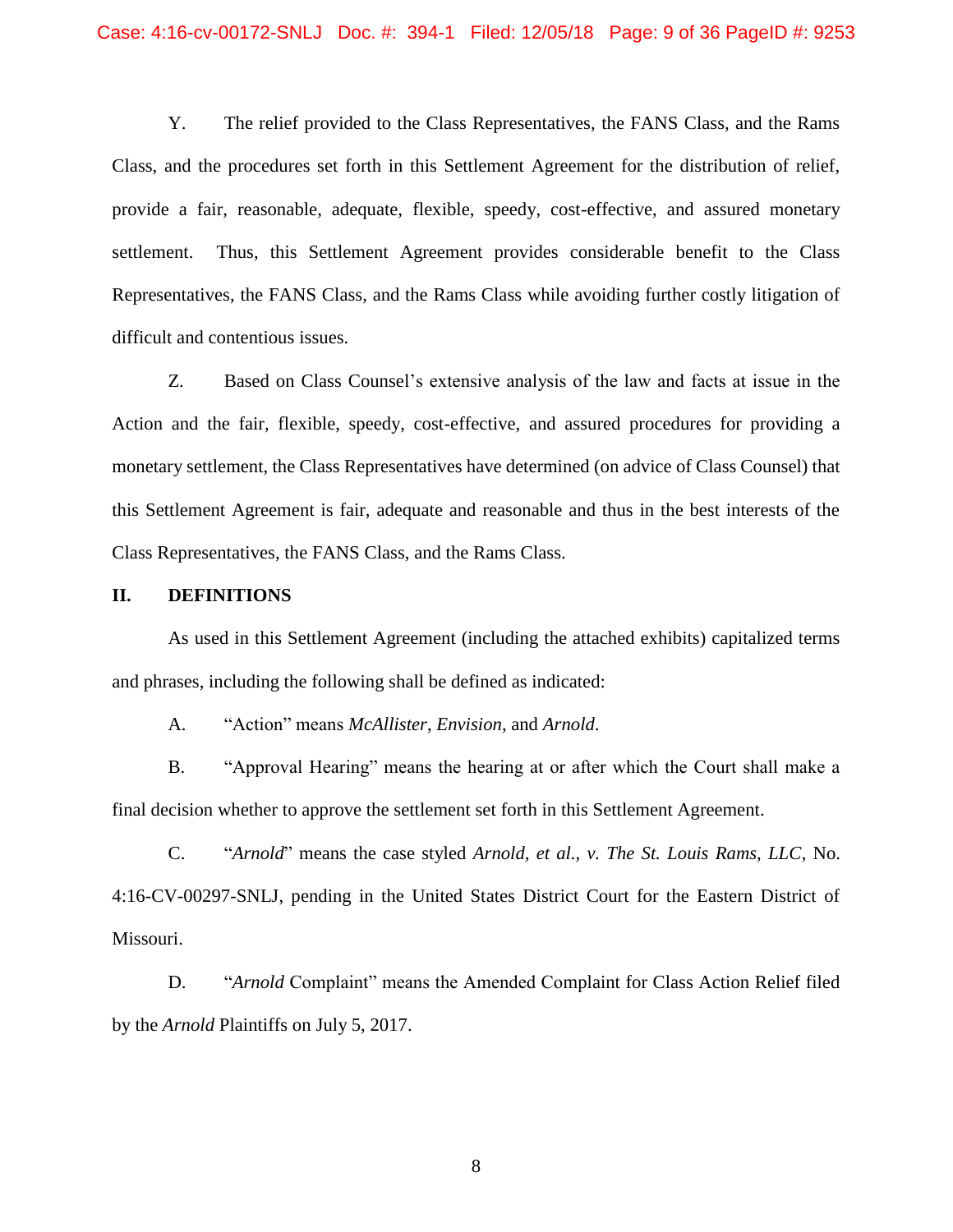#### Case: 4:16-cv-00172-SNLJ Doc. #: 394-1 Filed: 12/05/18 Page: 10 of 36 PageID #: 9254

E. "*Arnold* Plaintiffs" means the plaintiffs in *Arnold*: Richard Arnold, R. McNeely Cochran, and Brad Pearlman.

F. "Award" means the amount that the Claims Administrator determines should be paid for any Qualified Claim pursuant to the Claims Submittal and Review Process set forth in this Settlement Agreement.

G. "Cancellation Notice" means a written notice sent to a PSL owner informing the PSL owner that his/her/its rights under the PSL agreement had been cancelled or terminated. One example of a Cancellation Notice is set forth in Exhibit C, though other forms of Cancellation Notices may have existed.

H. "Claim Form" means the written statement of claim that must be returned by any Class Member in order to be eligible to receive an Award, in the form attached hereto as Exhibit E (or in a form substantially identical to Exhibit E). The "Claim Form" includes an online version of the Claim Form that may be completed on the Settlement Website and electronically signed and submitted by the Claimant.

I. "Claim Period" means the period commencing with the giving of notice pursuant to Section III.F of this Settlement Agreement, and ending 60 days after the Approval Hearing.

J. "Claimant" means any potential Class Member who submits a Claim Form.

K. "Claims Administrator" means **[Insert Name of Claims Administrator]**, or any other administrator hired by the Rams, and approved by Class Counsel.

L. "Claims Submittal and Review Process" means the process for the submission, evaluation and resolution of potential Class Members' claims as described in Section III.B, below.

M. "Class" or "Class Members" means all persons who are part of the FANS Class and/or the Rams Class.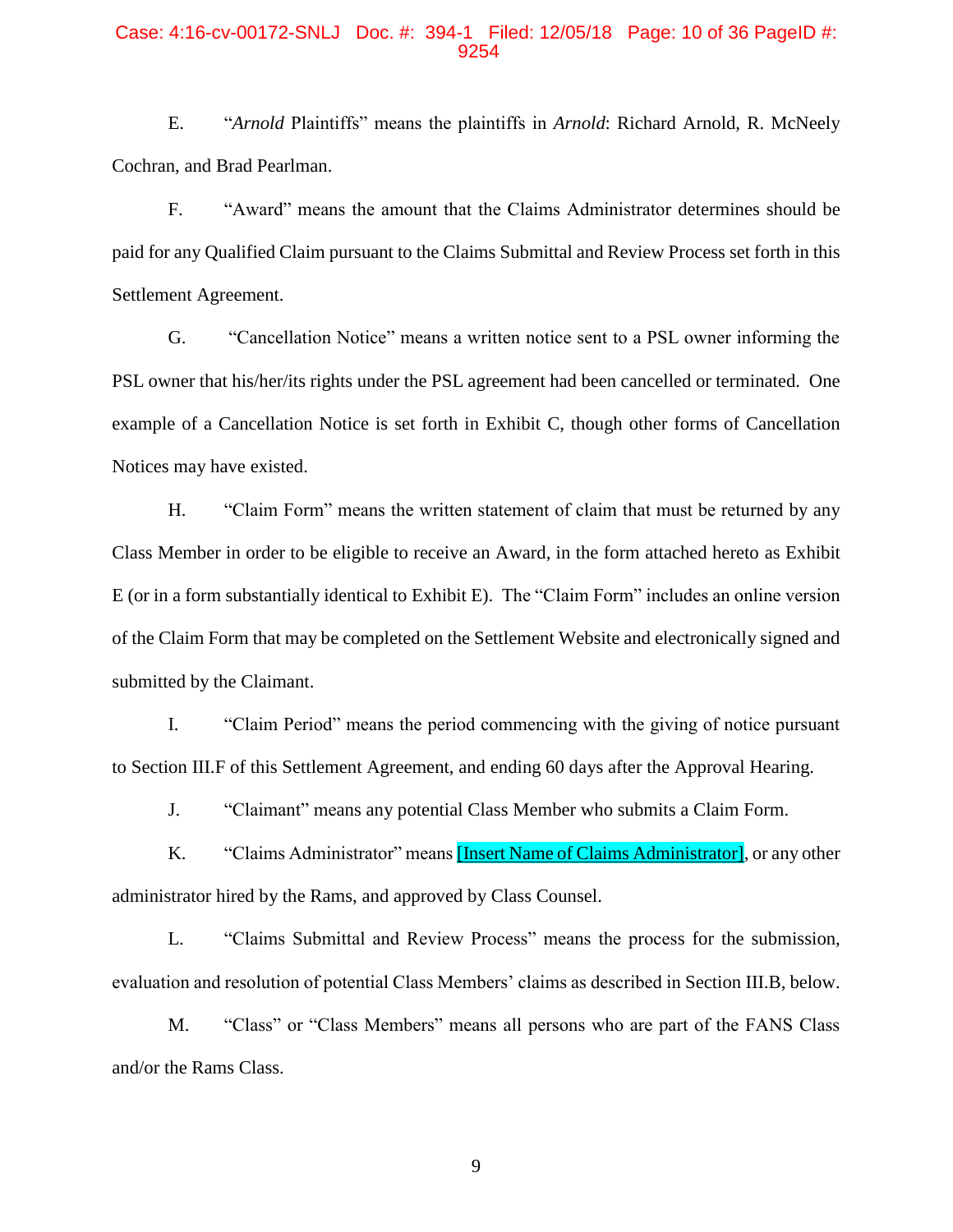#### Case: 4:16-cv-00172-SNLJ Doc. #: 394-1 Filed: 12/05/18 Page: 11 of 36 PageID #: 9255

N. "Class Counsel" means the law firms of The Bruning Law Firm, LLC; the Law Office of Richard S. Cornfeld; Goldenberg Heller & Antognoli, P.C.; Bermudez Law STL, LLC; the Law Offices of Martin Green P.C.; Danna McKitrick, P.C.; and any attorneys at those firms representing any Plaintiff, the FANS Class, and/or the Rams Class in this Action.

O. "Class Representatives" means the *McAllister* Plaintiff and the *Arnold* Plaintiffs.

P. "Complaints" means the *McAllister* Complaint, the *Envision* Complaint, and the *Arnold* Complaint.

Q. "Counsel for the Rams" means Roger Heidenreich, Elizabeth Ferrick, and any other attorney at the law firm of Dentons US LLP who represents the Rams in this Action.

R. "Court" means the United States District Court for the Eastern District of Missouri.

S. "CVC" means the St. Louis Regional Convention and Visitors Commission.

T. "E-mail Notice" means the notice of proposed class action settlement to be e-mailed to each person or entity with an e-mail address in the Mailing List in the form attached hereto as Exhibit I (or in substantially identical form). The E-mail Notice shall direct the recipient to the Long Form Notice available at the website [www.RamsPSLClassActionSettlement.com.](http://www.ramspslclassactionsettlement.com/)

U. "Effective Date" means the date on which the Court's Final Order and Judgment approving this Settlement Agreement in the form attached hereto as Exhibit F (or in substantially identical form), is final. "Final" as applicable to the Final Order and Judgment means:

1. If no appeal is taken at the expiration of the time period allowed for appeal; or

2. If any appeal is taken, on the date on which all appeals, including petitions for rehearing or reargument, petitions for review and petitions for certiorari or any other form of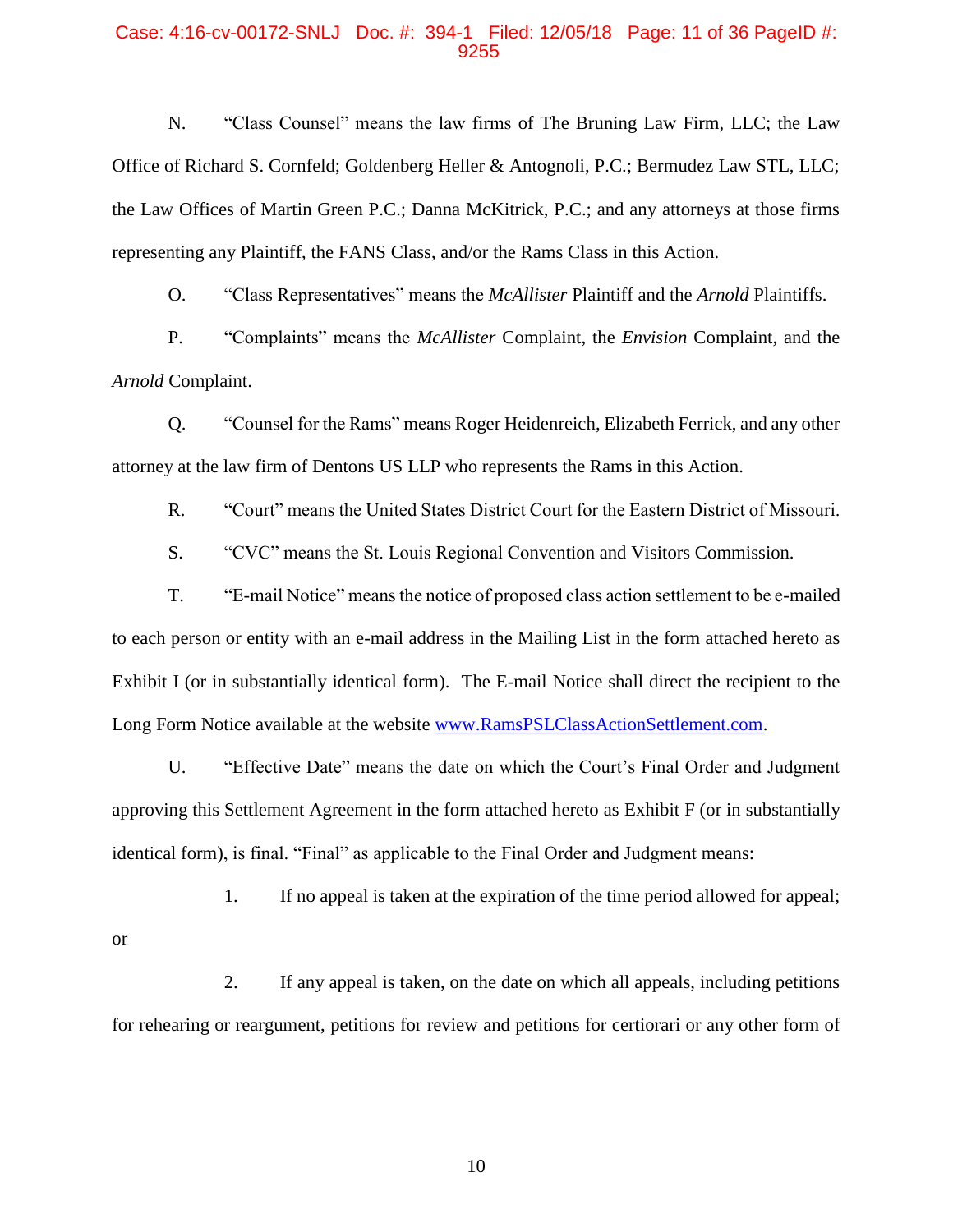## Case: 4:16-cv-00172-SNLJ Doc. #: 394-1 Filed: 12/05/18 Page: 12 of 36 PageID #: 9256

further review, have been finally disposed of in a manner resulting in affirmance of all the material provisions of the Final Order and Judgment.

V. "*Envision*" means the case styled *Envision, LLC, et al., v. The St. Louis Rams, LLC*, No 4:16-CV-00262-SNLJ, pending in the United States District Court for the Eastern District of Missouri.

W. "*Envision* Complaint" means the First Amended Complaint Requesting Class Action Certification, Declaratory Relief, Breach of Contract, and for Violation of the MMPA filed by the *Envision* Plaintiffs on April 24, 2017.

X. "*Envision* Plaintiffs" means the plaintiffs in *Envision*: Envision, LLC, Edward Mock, Robert Bohm, and Sue Bohm.

Y. "Execution Date" means the date on which the final required signatory (*i.e.* the Class Representatives, the Rams, Class Counsel, or Counsel for the Rams) executes the Settlement Agreement.

Z. "FANS Class" or "FANS Class Members" means all persons or entities who, at the conclusion of the 2015 NFL football season, owned a PSL purchased from FANS, Inc. that was not later transferred or upgraded and who (a) had purchased Rams season tickets through their PSLs for the 2015 season or (b) did not purchase Rams season tickets for the 2015 season but did not receive a cancellation notice from the PSL licensor.

AA. "FANS PSL" or "FANS PSL Agreement" means a personal seat license, sold by FANS, Inc., in a form of agreement that includes one of the forms of terms and conditions contained in Exhibit A hereto.

BB. "Fee Application" means Class Counsel's application to the Court for attorneys' fees and Rule 54 and 23 Costs, which shall not exceed \$7,400,000.00 (attorneys' fees not to exceed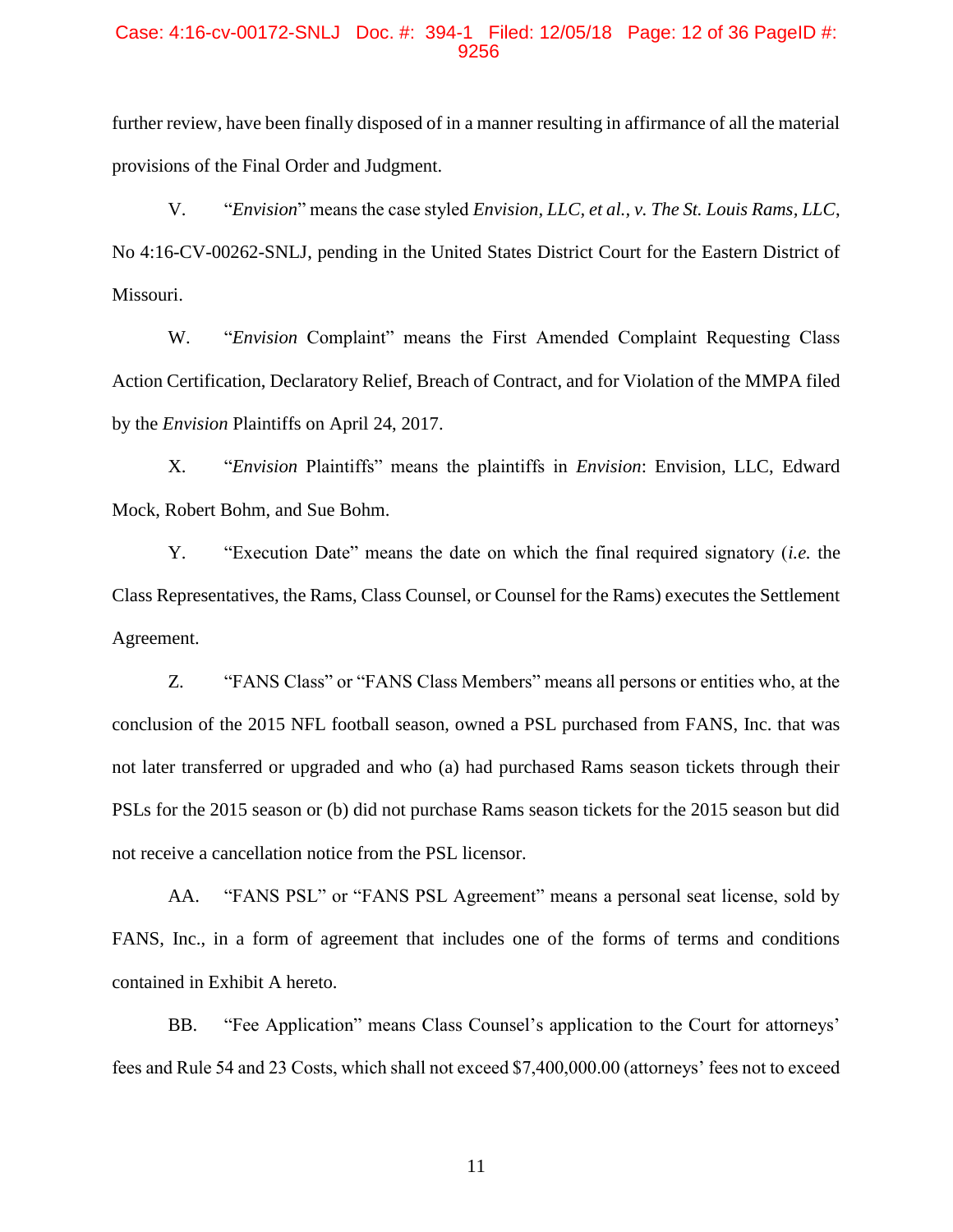#### Case: 4:16-cv-00172-SNLJ Doc. #: 394-1 Filed: 12/05/18 Page: 13 of 36 PageID #: 9257

\$7,200,000.00 and costs not to exceed \$200,000.00), and which shall be filed within 30 days after the Preliminary Approval Date.

CC. "Fee Award" means the Court's award pursuant to the Fee Application.

DD. "Final Qualified Claimant List" means the list provided by the Claims Administrator described in Section III.B.8 below.

EE. "Final Order and Judgment" means the Court's entry of its order and judgment under Fed. R. Civ. P. 54 in the form of Exhibit F (or in substantially identical form) and the satisfaction of all of the following conditions:

1. No Party has exercised any right to terminate this Settlement Agreement;

2. The Settlement Agreement (including its exhibits) has been approved in all respects by the Court pursuant to Fed. R. Civ. P. 23(e); and

3. Either: (a) the time to appeal, or to seek permission to appeal, the Court's entry of final judgment has expired with no appeal having been taken or no permission to appeal having been sought; or (b) the Court's entry of final judgment has been affirmed in its entirety by the court of last resort to which any appeal has been taken or petition to review has been presented and such affirmance has become no longer subject to the possibility of further appeal or review.

FF. "Incentive Awards" means the awards to the Class Representatives, not to exceed \$50,000.00 in the aggregate, to compensate them for their time, effort, and diligence in prosecuting the Action.

GG. "Long Form Notice" means the notice of proposed class action settlement to be posted to the website www.RamsPSLClassActionSettlement.com in the form attached hereto as Exhibit K (or in substantially identical form).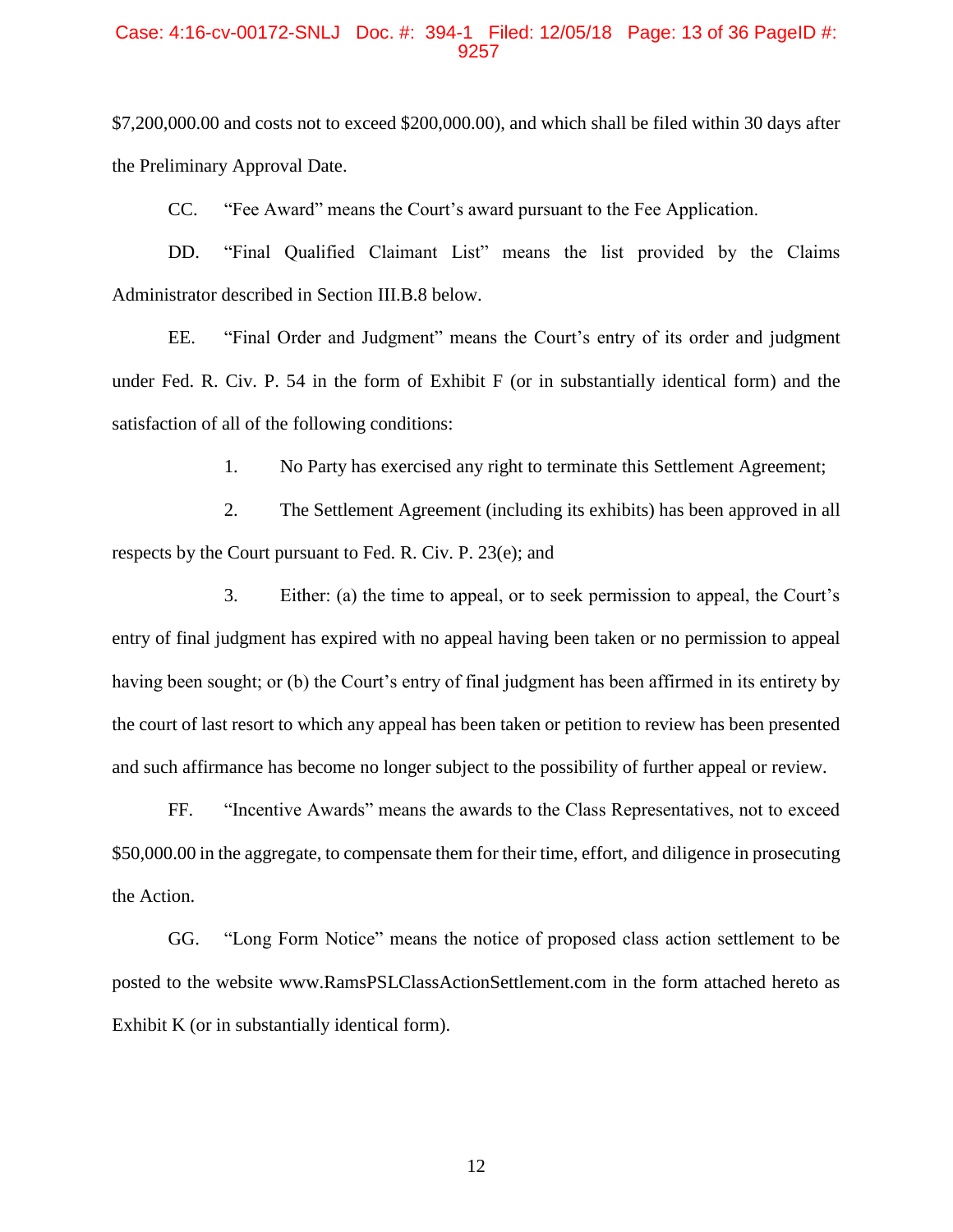#### Case: 4:16-cv-00172-SNLJ Doc. #: 394-1 Filed: 12/05/18 Page: 14 of 36 PageID #: 9258

HH. "Mailing List" means the names, physical mailing addresses, and e-mail addresses set forth in Rams-Arnold002126 and Rams-Arnold002127 to whom the Claims Administrator will send E-mail Notice and Postcard Notice following the Preliminary Approval Order, as set forth in Section III.F.

II. "*McAllister*" means the case styled *McAllister v. The St. Louis Rams, LLC*, No. 4:16-CV-00172-SNLJ, pending in the United States District Court for the Eastern District of Missouri.

JJ. "*McAllister* Complaint" means the Class Action Complaint filed by the *McAllister*  Plaintiff on February 9, 2016.

KK. "*McAllister* Plaintiff" means the plaintiff in *McAllister*: Ronald McAllister.

LL. "MMPA" means the Missouri Merchandising Practices Act, Mo. Rev. Stat. § 407.010, *et seq.*

MM. "Notice" means, collectively, the E-mail Notice, the Postcard Notice, the Publication Notice, and the Long Form Notice.

NN. "Objection Deadline" means the business day on or next after seventy-five (75) days after the Preliminary Approval Date by which any Class Member must file and serve a written statement objecting to the Settlement or to Class Counsel's Fee Application or to any Class Representative's incentive award. The Objection Deadline shall also be the deadline for a Class Member to file a written notice of intention to appear and for any counsel intending to represent a Class Member to file an entry of appearance.

OO. "Opt-out Period" means the period required by Fed. R. Civ. P. 23(c)(2)(B) that shall expire the business day on or next after seventy-five (75) days after the Preliminary Approval Date, by which a Request for Exclusion must be postmarked.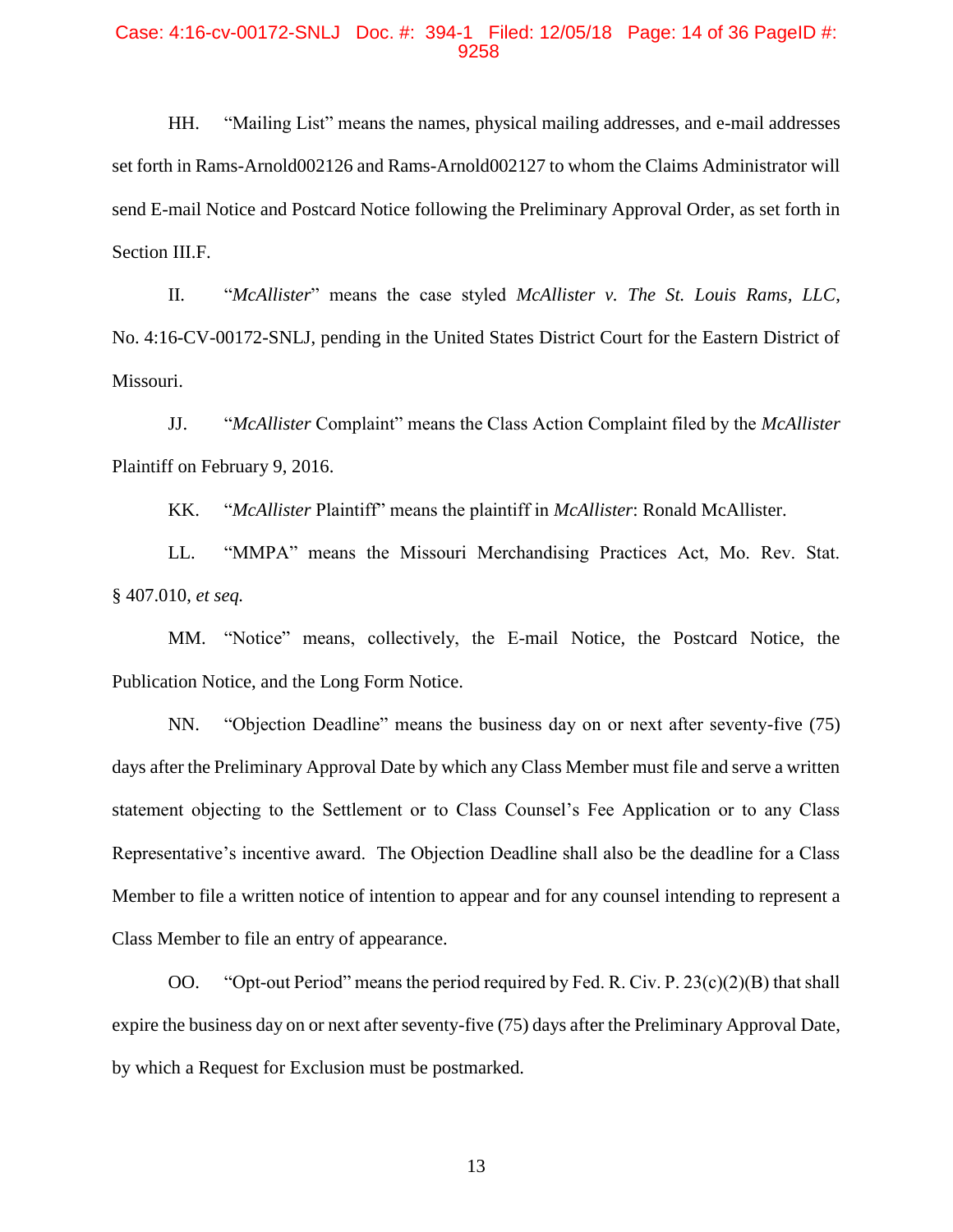## Case: 4:16-cv-00172-SNLJ Doc. #: 394-1 Filed: 12/05/18 Page: 15 of 36 PageID #: 9259

PP. "Parties" means Plaintiffs, the Class Members, and the Rams.

QQ. "Plaintiffs" means the *McAllister* Plaintiff, the *Envision* Plaintiffs, and the *Arnold*  Plaintiffs.

RR. "Postcard Notice" means the postcard notice of proposed class action settlement to be mailed to each person or entity with a physical mailing address in the Mailing List in the form attached hereto as Exhibit H (or in substantially identical form). The Postcard Notice shall direct the recipient to the Long Form Notice available at the website [www.RamsPSLClassActionSettlement.com.](http://www.ramspslclassactionsettlement.com/)

SS. "Preliminary Approval Date" means the date the Court enters the Preliminary Approval Order pursuant to Fed. R. Civ. P. 23(e) in the form attached hereto as Exhibit G (or in substantially identical form).

TT. "Preliminary Approval Order" means the form of order attached hereto as Exhibit G.

UU. "PSL" or "PSL Agreement" means a FANS PSL or a Rams PSL.

VV. "Publication Notice" means the notice of proposed class action settlement to be published via a newspaper of general circulation in the St. Louis Metropolitan area in the form attached hereto as Exhibit J (or in substantially identical form). The Publication Notice shall direct the reader to the Long Form Notice available at the website [www.RamsPSLClassActionSettlement.com.](http://www.ramspslclassactionsettlement.com/)

WW. "Qualified Claim" means a claim by a Class Member who submits a signed Claim Form during the Claim Period, and whose claim is determined to be eligible for an Award as a result of the Claims Submittal and Review Process set forth in Section III.B.

XX. The "Rams" means The Los Angeles Rams, LLC and any of its predecessors.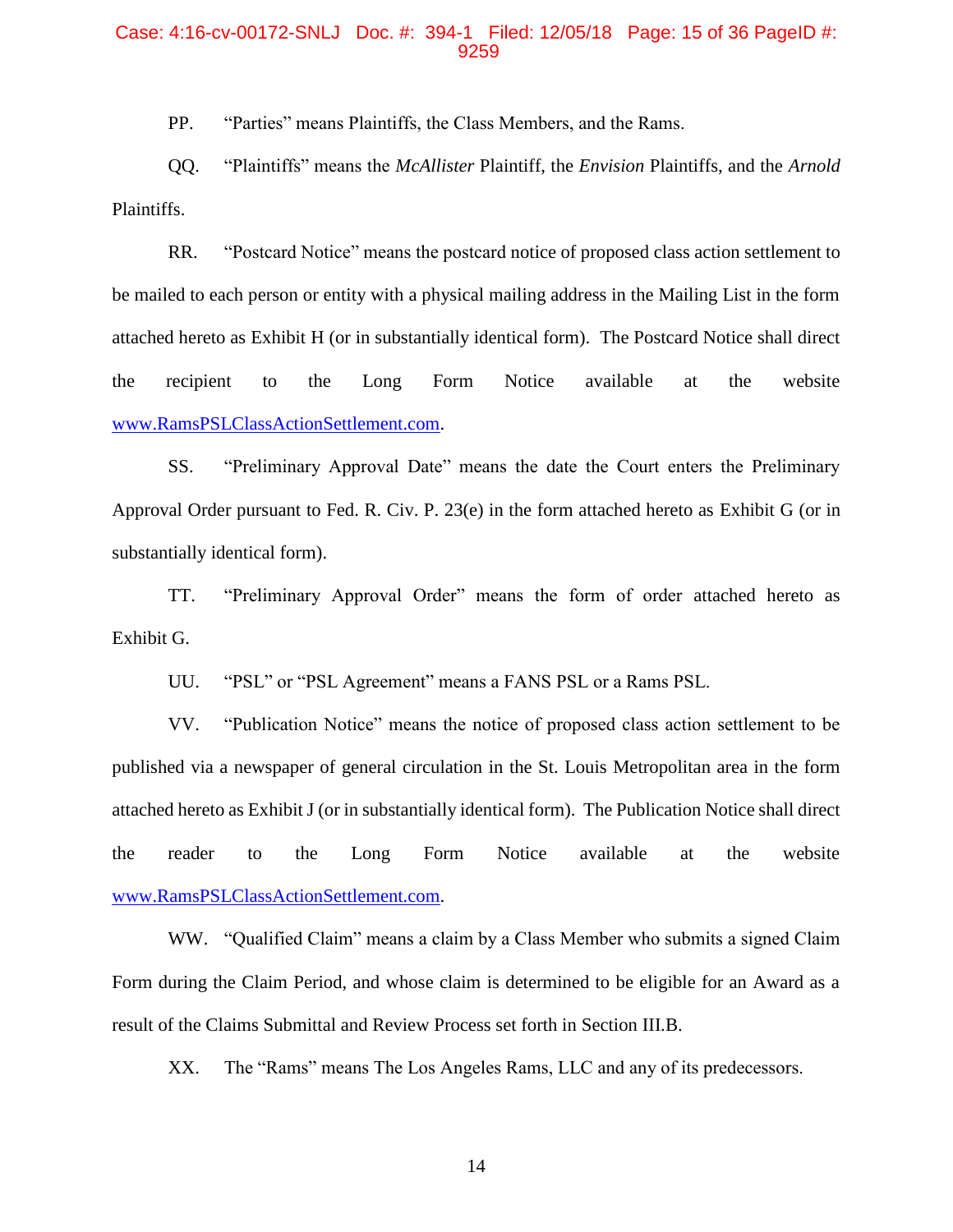## Case: 4:16-cv-00172-SNLJ Doc. #: 394-1 Filed: 12/05/18 Page: 16 of 36 PageID #: 9260

YY. "Rams Class" or "Rams Class Members" means:

- A) All persons or entities who:
	- 1) purchased PSLs directly from the Rams; or
	- 2) had a Rams or FANS PSL transferred to them; or
	- 3) upgraded their PSL tier; and
- B) purchased Rams season tickets through their PSLs for the 2015 season; or
- C) did not purchase Rams season tickets for the 2015 season but did not receive a PSL cancellation notice.

ZZ. "Rams PSL" or "Rams PSL Agreement" means a personal seat license in a form of agreement that includes the terms and conditions attached hereto as Exhibit B.

AAA. "Released Parties" means: (a) the Rams and all of their predecessors, successors, parents, subsidiaries and related and affiliated entities, and each and all of their present and former officers, directors, employees, agents, brokers, attorneys, insurers and representatives, and each and all of their respective successors, heirs, and assigns, jointly and severally; and (b) the *Arnold*  Plaintiffs, the *McAllister* Plaintiff, the *Envision* Plaintiffs, and Class Counsel.

BBB. "Request for Exclusion" means a request to be excluded from either Class, submitted in accordance with instructions provided in the Notice.

CCC. "Rule 54 and 23 Costs" means the taxable costs and nontaxable expenses described in Federal Rules of Civil Procedure 54 and 23.

DDD. "Settlement Agreement" means this Class Action Settlement Agreement and all exhibits thereto, which are incorporated by reference herein.

EEE. "Settlement Amount" means collectively the monetary consideration described in Section III.A of this Settlement Agreement, which the Rams have agreed to provide in connection with this Settlement Agreement.

FFF. "Settlement Parties" means the *McAllister* Plaintiff, the *Arnold* Plaintiffs, and the Rams.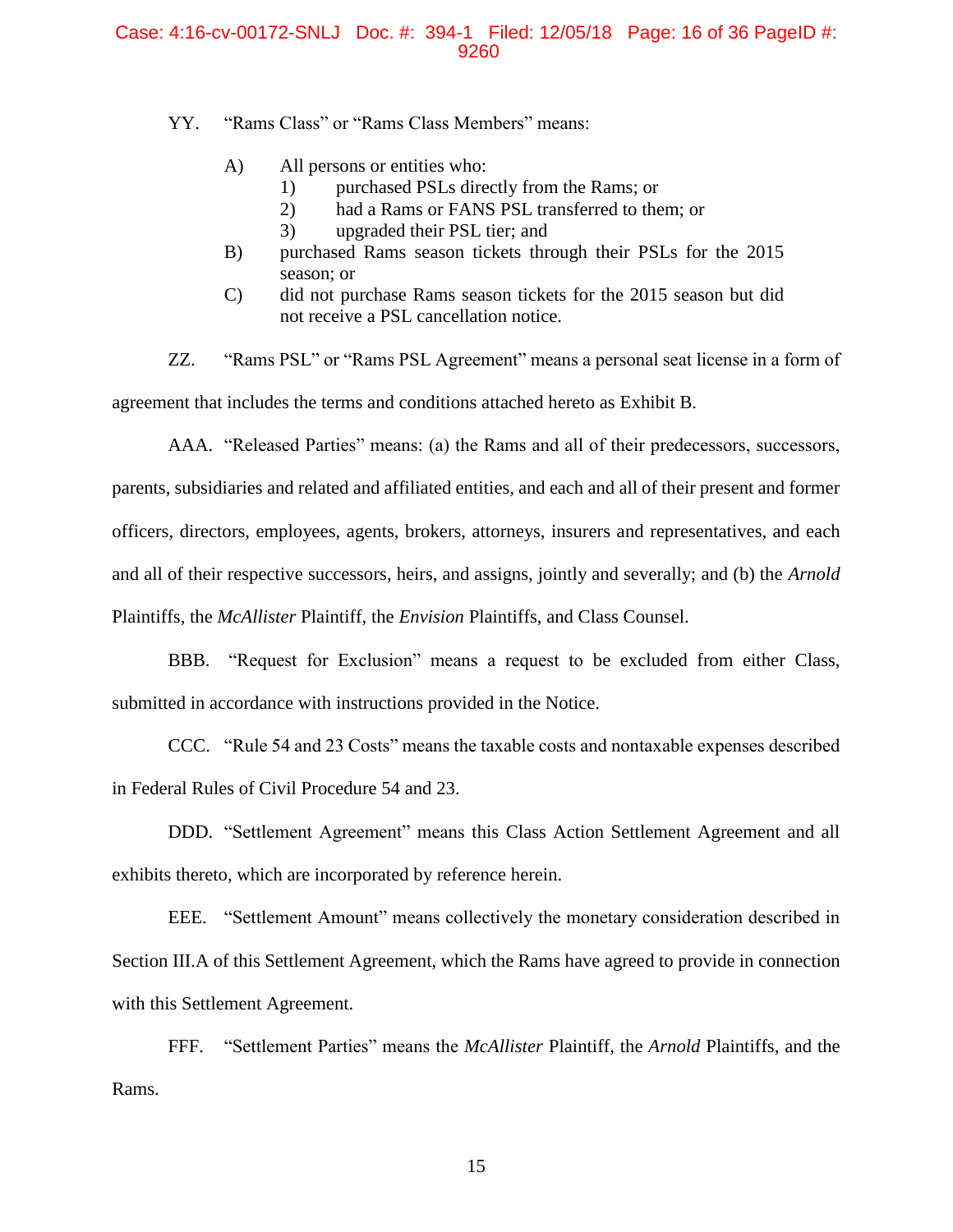## Case: 4:16-cv-00172-SNLJ Doc. #: 394-1 Filed: 12/05/18 Page: 17 of 36 PageID #: 9261

GGG. "Settlement Website" means the website [www.RamsPSLClassActionSettlement](http://www.ramspslclassactionsettlement/) as further described herein.

HHH. "Stadium" means the Dome at America's Center (formerly known as the Edward Jones Dome) located in St. Louis, Missouri.

III. "Transfer Form" means the form used to transfer a PSL from one person or entity to another, in the form attached hereto as Exhibit D (or substantially identical form).

## **III. SETTLEMENT TERMS**

The Settlement Parties hereby agree to fully and finally settle and resolve the Action and all threatened or possible litigation and/or actual or potential claims of any kind against the Rams arising under the FANS PSL Agreement or the Rams PSL Agreement, or arising out of the same or similar set of facts at issue in this litigation.

## **A. Settlement Consideration**

1. With respect to both the FANS Class and the Rams Class, settlement payments will be made on a claims-made basis only. The Rams will pay an amount associated with the tier of the Class Member's PSL in the Stadium for each Qualified Claim, as set forth below:

| <b>PSL Tier</b> | Pay-Out for      |  |
|-----------------|------------------|--|
| Price in the    | <b>Qualified</b> |  |
| <b>Stadium</b>  | <b>Claim</b>     |  |
| \$250           | \$75             |  |
| \$500           | \$150            |  |
| \$1,000         | \$300            |  |
| \$2,500         | \$750            |  |
| \$3,000         | \$900            |  |
| \$4,500         | \$1,350          |  |

There is a settlement cap, or limitation, on the settlement payments that the Rams may be required to pay to Class Members. Specifically, the Rams will pay no more than \$12,000,000.00 to the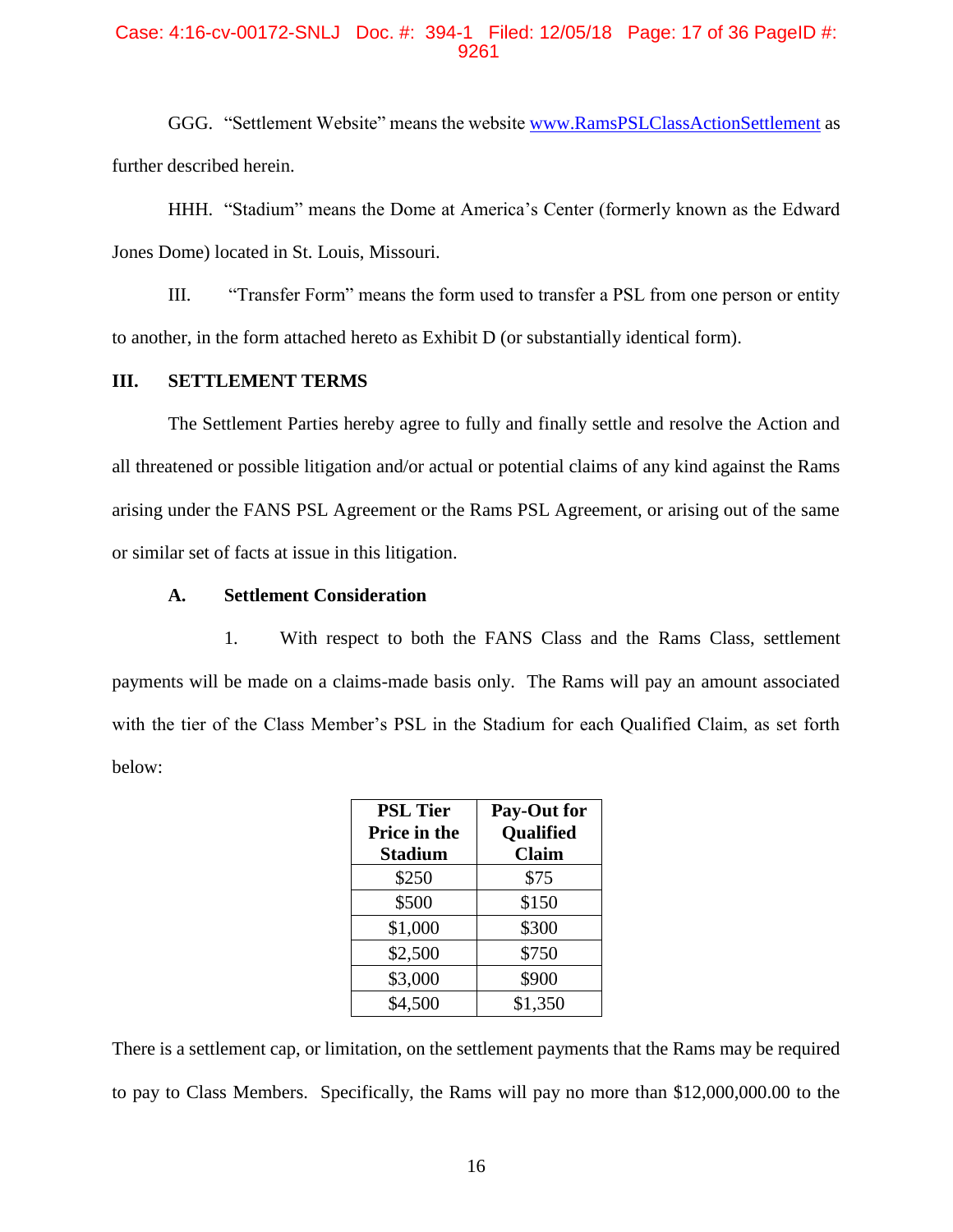#### Case: 4:16-cv-00172-SNLJ Doc. #: 394-1 Filed: 12/05/18 Page: 18 of 36 PageID #: 9262

Rams Class, and no more than \$12,000,000.00 to the FANS Class. In the event that paying the amounts in the above chart would cause the total payout to the FANS Class or to the Rams Class to exceed \$12,000,000.00, then the individual payment for each Qualified Claim in such class will be reduced on a pro rata basis such that the total pay-out to each Class will not exceed \$12,000,000.00. Any pro rata adjustment will be approved by Judge Price prior to distribution.

2. The Rams will hire, subject to Class Counsel's written approval, and pay all fees and expenses of the Claims Administrator and Judge Price, including all notice expenses.

3. The Rams will not oppose a request by the four Class Representatives for incentive awards of \$50,000 in the aggregate, and the Rams will pay the lesser of \$50,000 to the Class Representatives in the aggregate, or the incentive awards approved by the Court.

4. The Rams will not oppose a request by Class Counsel for attorneys' fees of \$7,200,000.00 in the aggregate to Class Counsel and Rule 54 and 23 Costs of \$200,000.00 in the aggregate, and will pay the lesser of \$7,200,000.00 in the aggregate to Class Counsel, or the total amount approved by the Court for Class Counsel's attorneys' fees, and Rule 54 and 23 Costs not to exceed \$200,000.00, subject to the conditions set forth in Section III.H, below.

5. Within thirty (30) days of the Preliminary Approval Order, the Rams shall deposit in an interest-bearing escrow account administered by the Claims Administrator: (a) the proposed \$50,000.00 aggregate amount for Incentive Awards for the Class Representatives; and (b) the proposed \$7,400,000.00 for Class Counsel's attorneys' fees and Rule 54 and 23 Costs. No disbursement from the escrow account shall be required of the Rams under the Settlement Agreement until after the Effective Date, as set forth in Sections III.C and III.H below. Any interest accrued in the account, or other funds placed in the account, which are not otherwise paid shall be returned to the Rams.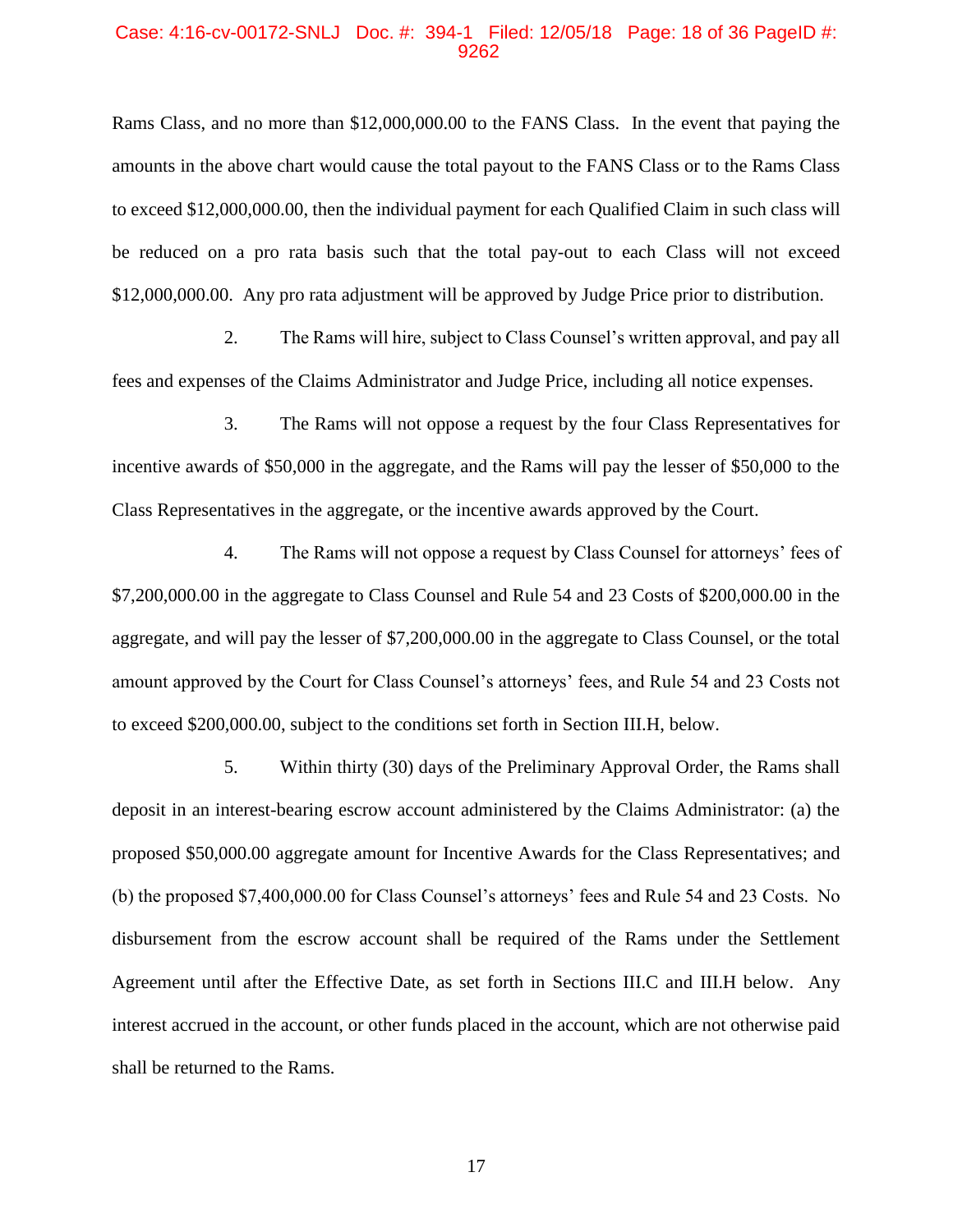#### Case: 4:16-cv-00172-SNLJ Doc. #: 394-1 Filed: 12/05/18 Page: 19 of 36 PageID #: 9263

6. Within fourteen (14) days after delivery of the Final Qualified Claimant List pursuant to Section III.B.8, the Rams will deposit into an interest-bearing escrow account administered by the Claims Administrator the full amount set forth in the Final Qualified Claimant List required to pay for all Qualified Claims.

7. Except as provided in this Settlement Agreement, the Rams shall have no other liability or financial obligation of any kind in connection with the Settlement Agreement, its implementation, or the Action.

#### **B. Claims Submittal and Review Process**

1. In order to recover, a Class Member seeking an Award, must, within the Claim Period, submit to the Claims Administrator a completed Claim Form in which the Class Member provides current address, contact information, and the Class Member's social security number or tax payer identification number, and attests under penalty of perjury to all of the information requested by the Claim Form attached hereto as Exhibit E. Claim Forms will be made available on the Settlement Website for the Claimant to print, complete, sign, and deliver to the Claims Administrator. The Settlement Website will also contain a Claim Form that can be completed online, electronically signed, and submitted to the Claims Administrator.

2. The timeliness of the submission of any Claim Form will be conclusively determined by the Claims Administrator based on the post-mark or other like proof of the date of mailing or delivery, including the time stamp of submission of the online Claim Form.

3. Within seven (7) days of receipt, the Claims Administrator will forward any Claim Form to Class Counsel and Counsel for the Rams.

4. Within fourteen (14) days of the receipt of a Claim Form, the Claims Administrator shall (1) review the Claim Form and all relevant information submitted by the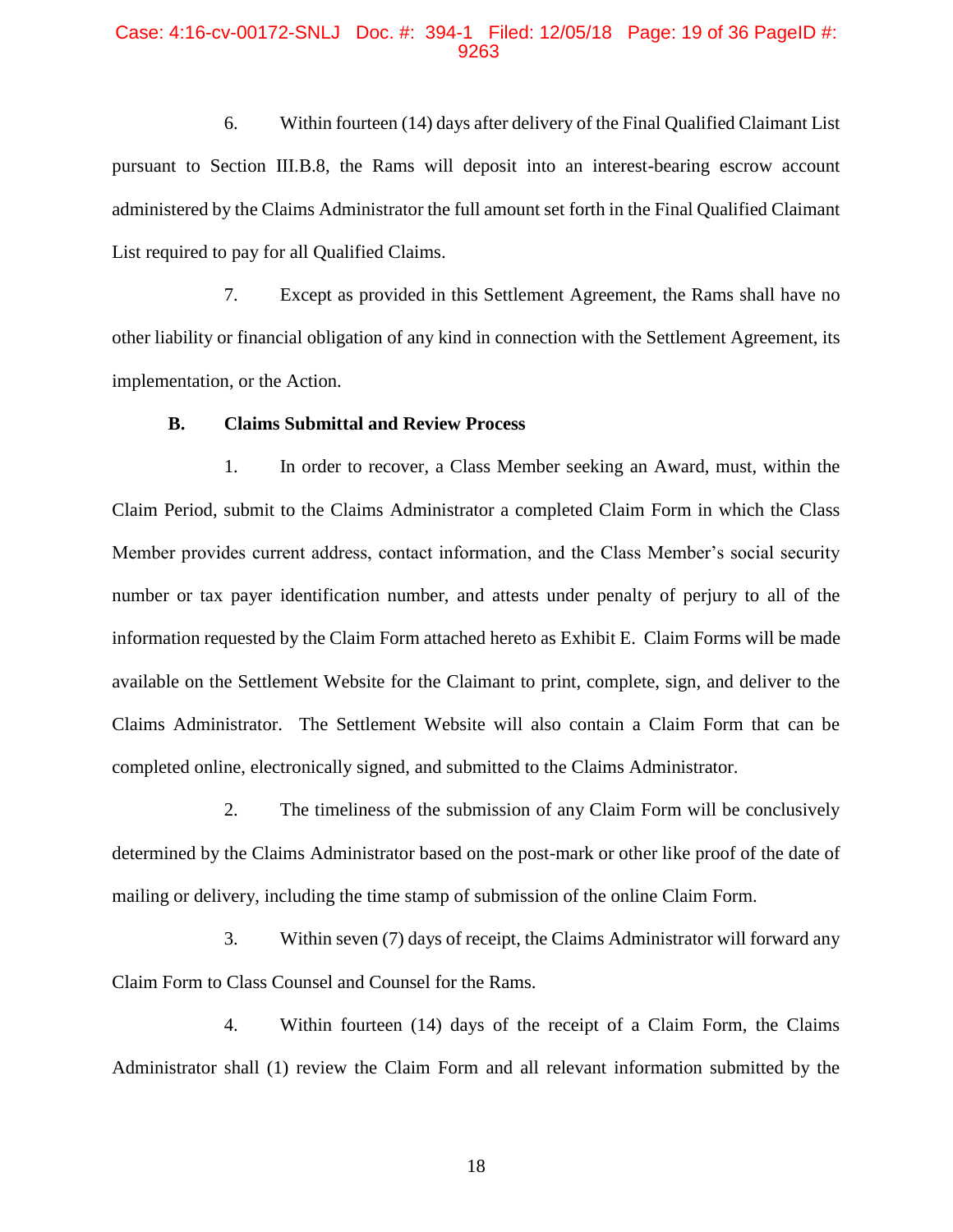## Case: 4:16-cv-00172-SNLJ Doc. #: 394-1 Filed: 12/05/18 Page: 20 of 36 PageID #: 9264

Claimant to determine (a) whether the Claimant is a Class Member who has submitted a Qualified Claim, and, if so (b) whether the Class Member is a member of the FANS Class or the Rams Class, or both; and (c) the amount of any Award and how much of the Award is attributable to the FANS Class cap or to the Rams Class cap; and (2) give written notice of each such determination to Counsel for the Rams, Class Counsel, and counsel for the CVC. If the Claims Administrator determines that a claim is not a Qualified Claim because the Claim Form as submitted is incomplete because one or more required inputs have not been filled in on the form, the Claims Administrator shall provide notice to the Claimant, Class Counsel, and Counsel for the Rams of the deficiency. Such notice shall be sent via email, if known, or postcard notice, if no email is known.

5. If the Claims Administrator determines that a claim is not a Qualified Claim because the Claim Form submitted by a Claimant is incomplete, and a new Claim Form is submitted within seven (7) business days of the notice described in Section III.B.4(2), the new Claim Form shall be considered timely submitted, regardless of any other provision of this Settlement Agreement. Following submission of such new Claim Form, the Claims Administrator shall make the determinations as set forth in Section III.B.4 based on the new Claim Form. A Claimant may only submit one new Claim Form pursuant to this paragraph.

6. Within thirty (30) days of receiving the written notice from the Claims Administrator described in Section III.B.4(2), Class Counsel, Counsel for the Rams, the Rams, or the CVC may challenge the Claims Administrator's determinations by giving written notice of the challenge to Judge William Ray Price, the Claims Administrator, the CVC, and counsel for all Settlement Parties and by specifying in the written notice the basis for the challenge. If the basis of a challenge is that multiple potential Claimants may have competing interests in one or more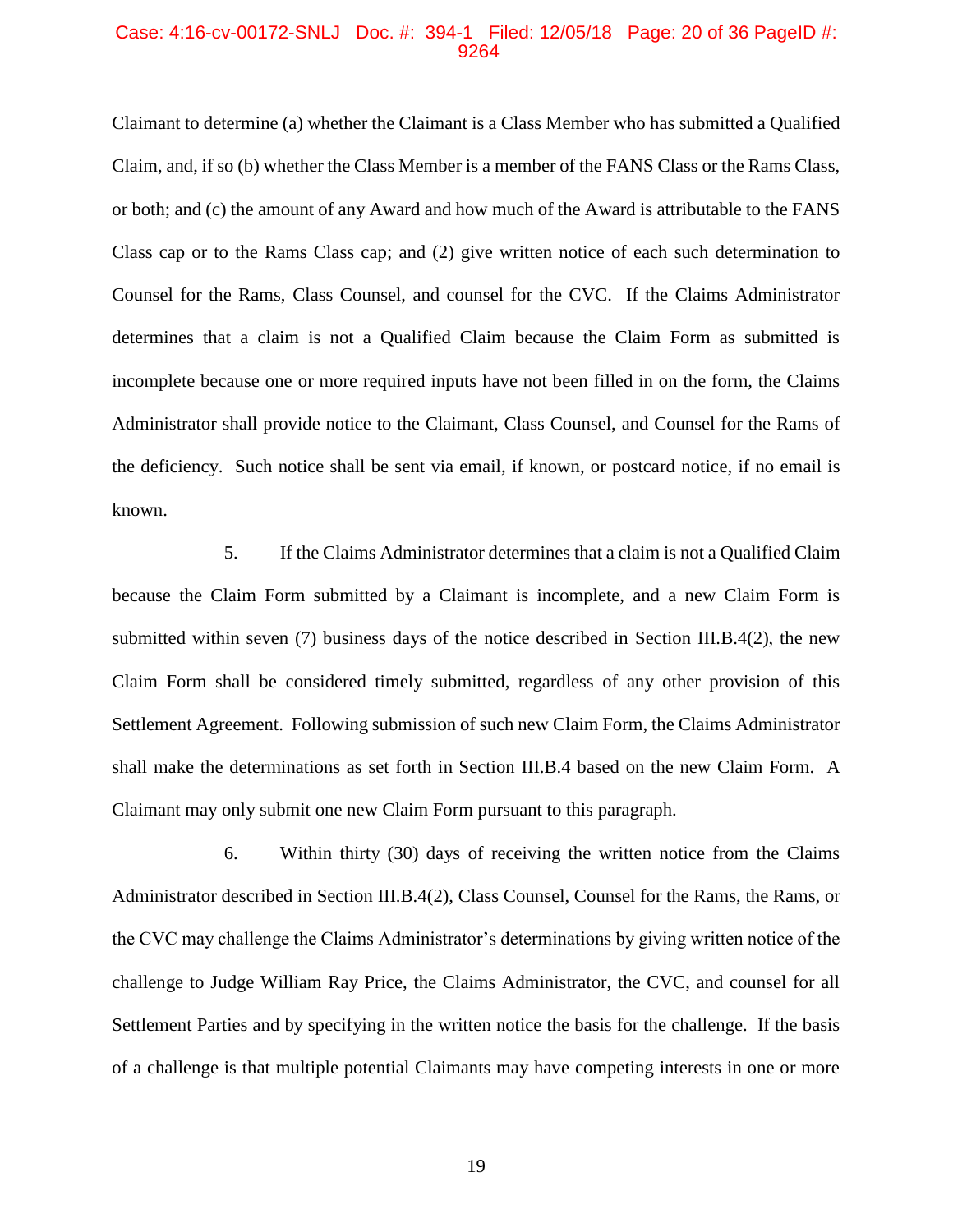## Case: 4:16-cv-00172-SNLJ Doc. #: 394-1 Filed: 12/05/18 Page: 21 of 36 PageID #: 9265

PSL seats, the deadline to bring the challenge with respect to such PSL seat(s) shall run from the most recent written notice of the Claims Administrator's determination with respect to such seat(s). A challenge may be based only on information (or lack thereof) in the Claim Form, the Rams' PSL hard copy files, or the Rams' Archtics data. Within fourteen (14) days of receiving written notice of a challenge, Class Counsel, Counsel for the Rams, the CVC and/or any Settlement Party may respond to the challenge in a writing that must be served on Judge Price, the Claims Administrator, counsel for all Settlement Parties, and the CVC. After the time for a response has passed, Judge Price shall have fourteen (14) days to (1) make a final determination as to the validity of the challenge and whether the Claims Administrator must amend its original determinations set forth in Section III.B.4(1)(a)-(c); and (2) notify the Claims Administrator, Counsel for the Rams, Class Counsel, and the CVC of the same. If no challenge is timely made to the Claims Administrator's determinations set forth in Section III.B.4(1)(a)-(c) above, such determinations shall be conclusive and binding on all Class Members and the Settlement Parties. If a challenge is timely made, then following the conclusion of a challenge, Judge Price's conclusions shall be conclusive and binding on all Class Members and the Settlement Parties.

7. The Claims Administrator and Judge Price shall apply the following rules when reviewing Claims Forms and information submitted by Claimants, as well as any information or documentation submitted in connection with the challenge procedures set forth in Section III.B.6 above, to classify Class Members in the Rams Class or the FANS Class:

- i. A Class Member is a Rams Class Member if:
	- 1. The Class Member owned a PSL as of the end of the 2015 NFL football season;

#### **AND**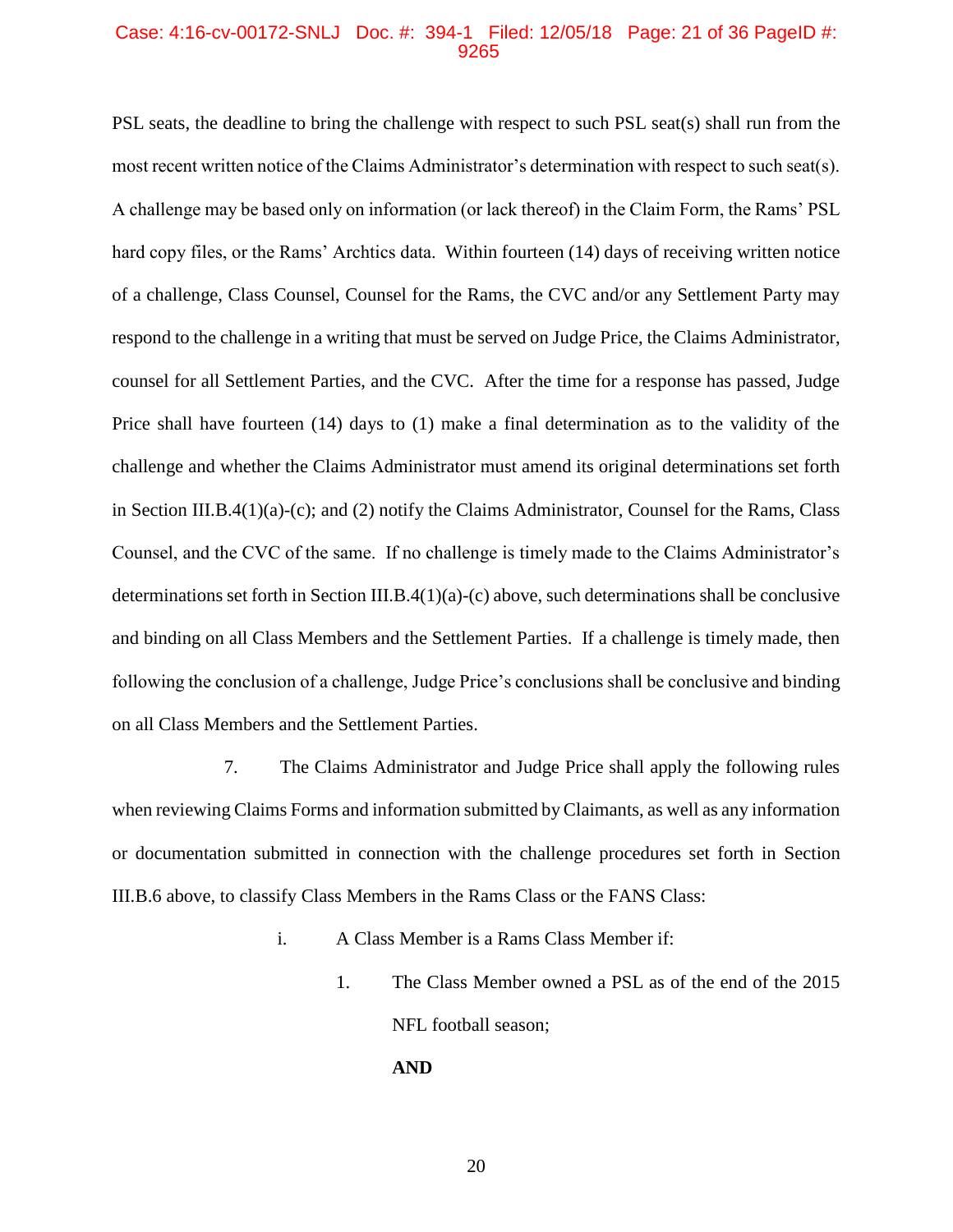#### Case: 4:16-cv-00172-SNLJ Doc. #: 394-1 Filed: 12/05/18 Page: 22 of 36 PageID #: 9266

- 2.
- a. The Class Member purchased the PSL from the Rams after March 31, 1996; or
- b. The Class Member obtained the PSL via transfer; or
- c. The Class Member upgraded the PSL to a higher price tier.

## **AND**

- 3.
- a. The Class Member purchased Rams season tickets through their PSL for the 2015 NFL football season; or
- b. The Class Member did not purchase Rams season tickets for the 2015 NFL football season but did not receive a Cancellation Notice.

## ii. A Class Member is a FANS Class Member if:

- 1. The Class Member owned a PSL as of the end of the 2015 NFL football season; and
- 2. The Class Member purchased the PSL from FANS, Inc. on or before March 31, 1996; and
- 3. The Class Member's PSL was never subsequently transferred or upgraded to a higher price tier; and
- 4.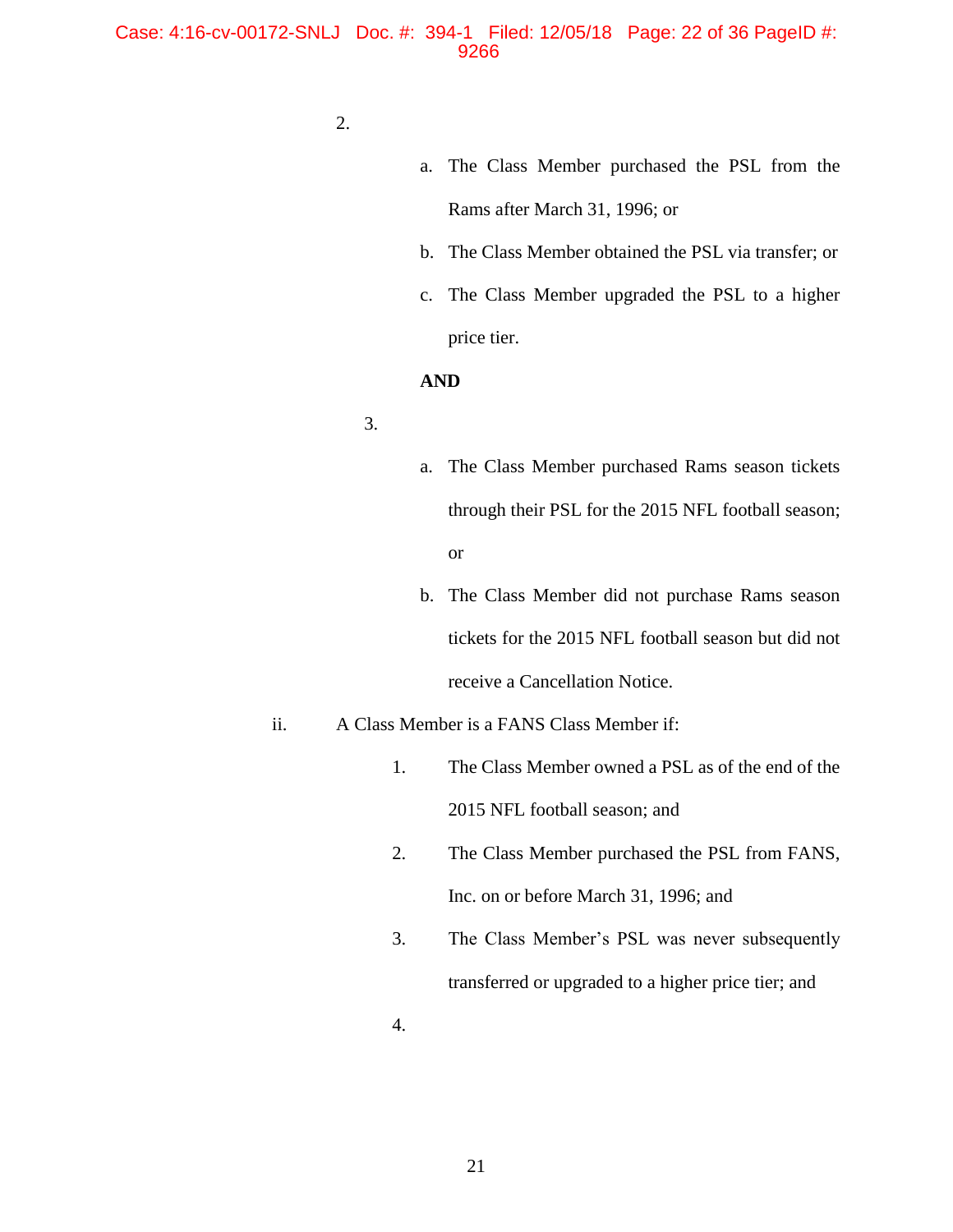#### Case: 4:16-cv-00172-SNLJ Doc. #: 394-1 Filed: 12/05/18 Page: 23 of 36 PageID #: 9267

- a. The Class Member purchased Rams season tickets through their PSL for the 2015 NFL football season; or
- b. The Class Member did not purchase Rams season tickets for the 2015 NFL football season but did not receive a Cancellation Notice.

8. Within one hundred sixty (160) days following the Approval Hearing, the Claims Administrator shall provide the Final Qualified Claimant List to the Settlement Parties' counsel, consisting of a complete and final list of Claimants who have made Qualified Claims, along with their contact information, their designation as a FANS Class Member and/or Rams Class Member, the applicable tier for each PSL, the amount of Award to be paid to each Claimant, the amount of Awards to be paid towards the FANS Class cap and the Rams Class cap, and, if applicable, the method and amount of the pro rata adjustment described in Section III.A.1 above.

9. For any Qualified Claim in which there were joint or multiple PSL holders associated with a PSL account, the Rams will not pay more than 100% of the Award for each PSL associated with that account. Under no circumstances shall an Award for a Qualified Claim related to a single PSL be more than the settlement price associated with the tier of the subject PSL in the Stadium, as set forth in the chart in Section III.A.1 above. The Claims Administrator, and Judge Price in the event of challenges taken pursuant to Section III.B.6 above, shall have complete and final discretion concerning how to apportion an Award among multiple Class Members related to the same PSL.

10. The Claims Administrator shall regularly, accurately, and promptly report to the Settlement Parties' counsel, in written form when requested, the substance of the work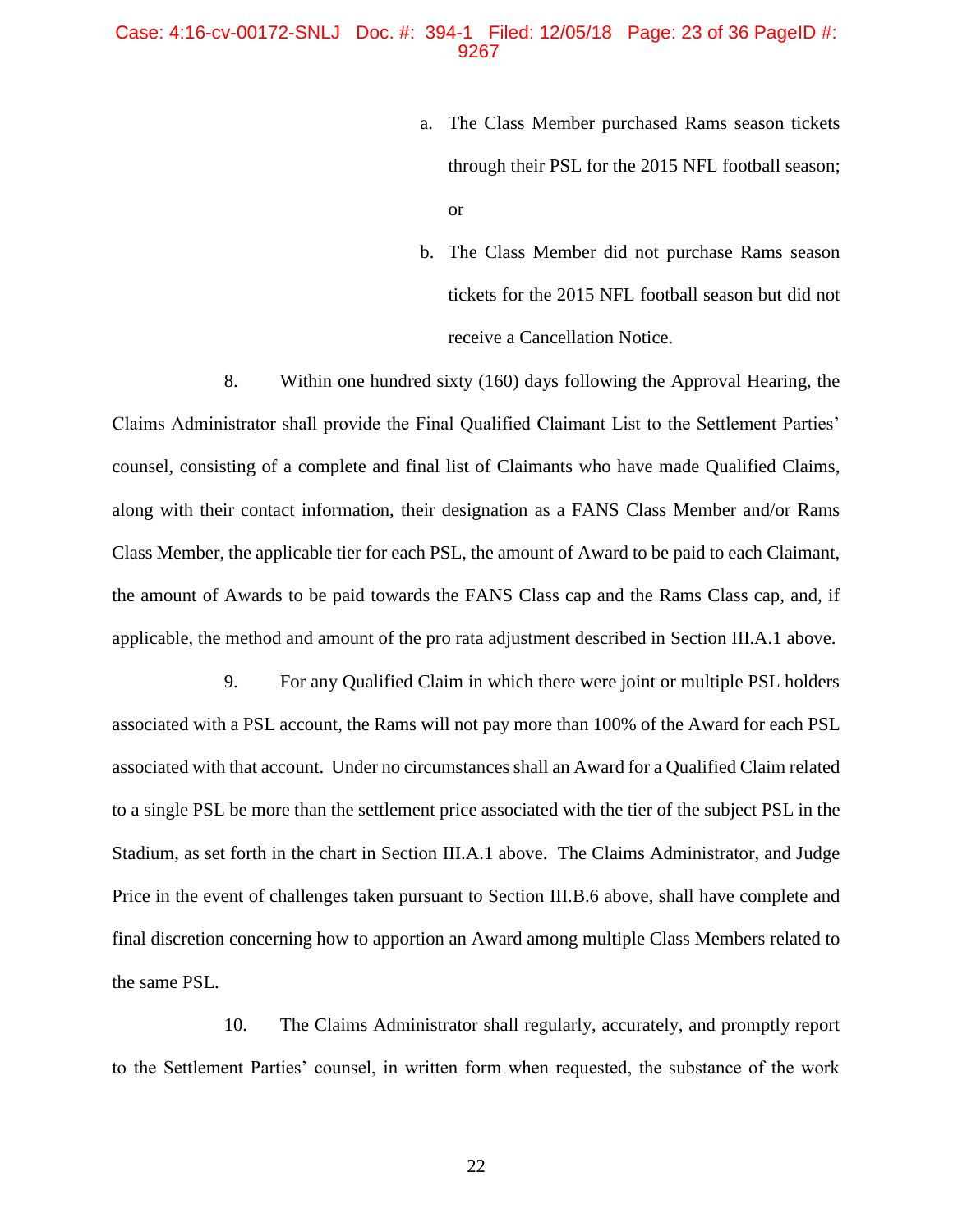## Case: 4:16-cv-00172-SNLJ Doc. #: 394-1 Filed: 12/05/18 Page: 24 of 36 PageID #: 9268

performed, including the amounts paid or to be paid to Class Members, the basis of any Class Member's classification as a Rams Class Member or a FANS Class Member, the total amount of Awards paid for Qualified Claims, and the total amount of Awards paid toward the FANS Class cap and the Rams Class cap.

## **C. Payment of Qualifying Claims**

1. The Claims Administrator shall distribute from the escrow account checks to each person on the Final Qualified Claimant List in the amount set forth therein within thirty (30) days after: (a) the Effective Date if the Final Qualified Claimant List is provided pursuant to Section III.B.8 on or before the Effective Date; or (b) the Final Qualified Claimant List is provided pursuant to Section III.B.8 if the Final Qualified Claimant List is provided after the Effective Date. Checks shall remain valid for one hundred eighty (180) days.

#### **D. Release of Claims**

1. For and in consideration of the Settlement Amount and other consideration, and the mutual promises contained in this Settlement Agreement, the Rams on behalf of themselves and their respective agents, heirs, executors, administrators, successors, assigns, guardians and representatives, and the *Arnold* Plaintiffs and the *McAllister* Plaintiff, on behalf of themselves, the FANS Class, the Rams Class, and their respective agents, heirs, executors, administrators, successors, assigns, guardians and representatives, fully and finally release, as of the Effective Date, the Released Parties from any and all claims for relief, causes of action, suits, petitions, demands in law or equity, or any allegations of liability, damages, debts, contracts, agreements, obligations, promises, attorneys' fees, costs, interest or expenses, whether liquidated or unliquidated, whether known or unknown, whether under state or federal law, that were or could have been asserted in the Action, or are based on or in any way related to the Rams' conduct as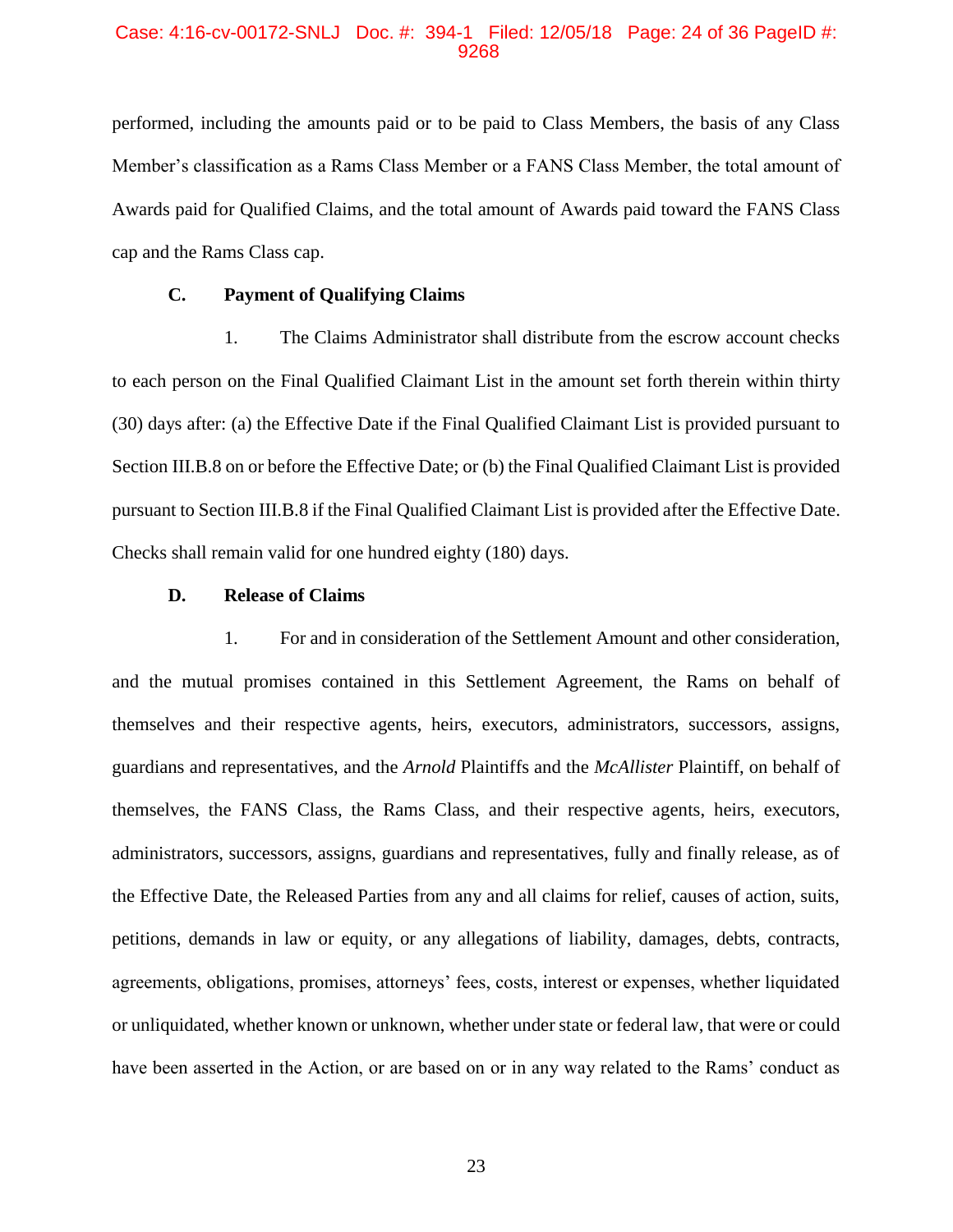## Case: 4:16-cv-00172-SNLJ Doc. #: 394-1 Filed: 12/05/18 Page: 25 of 36 PageID #: 9269

alleged in the Complaints, or arising in any way from the Rams PSL Agreement or the FANS PSL Agreement, or arising out of the same or similar facts at issue in this litigation.

#### **E. Approval of Settlement**

1. Within twenty-one (21) days of the Execution Date, the Settlement Parties shall present this Settlement Agreement, including all exhibits, together with a motion for preliminary approval, and all supporting papers, to the Court. At that time, the Settlement Parties will also request a Preliminary Approval Hearing to determine preliminary approval of the Settlement as soon as practicable, subject to the calendar of the Court.

2. The motion for preliminary approval shall be drafted by Class Counsel, and shall be provided to the Rams for comment at least seven (7) days in advance of filing. The motion for preliminary approval shall ask the Court to find preliminarily that the terms of the proposed settlement fall within the range of permitted approval and should therefore be approved. The motion for preliminary approval shall also request that the Court enter the proposed Preliminary Approval Order in the form attached hereto as Exhibit G, approve and authorize issuance of the Notice attached as Exhibits H through K, and approve appointment of the Claims Administrator.

3. Within ten (10) days after the filing of the motion for preliminary approval, the Rams shall provide notice of the Settlement Agreement, pursuant to 28 U.S.C. § 1715.

4. The Settlement Parties will request that an Approval Hearing to determine final approval of the Settlement be set one hundred twenty (120) days after the Preliminary Approval Date, or on such other date as is set by the Court. The Settlement Parties shall request that the Court enter the Final Order and Judgment in the form attached hereto as Exhibit F, that will cause the dismissal of the Action with prejudice. The Court, however, will have continuing jurisdiction to implement the Settlement Agreement.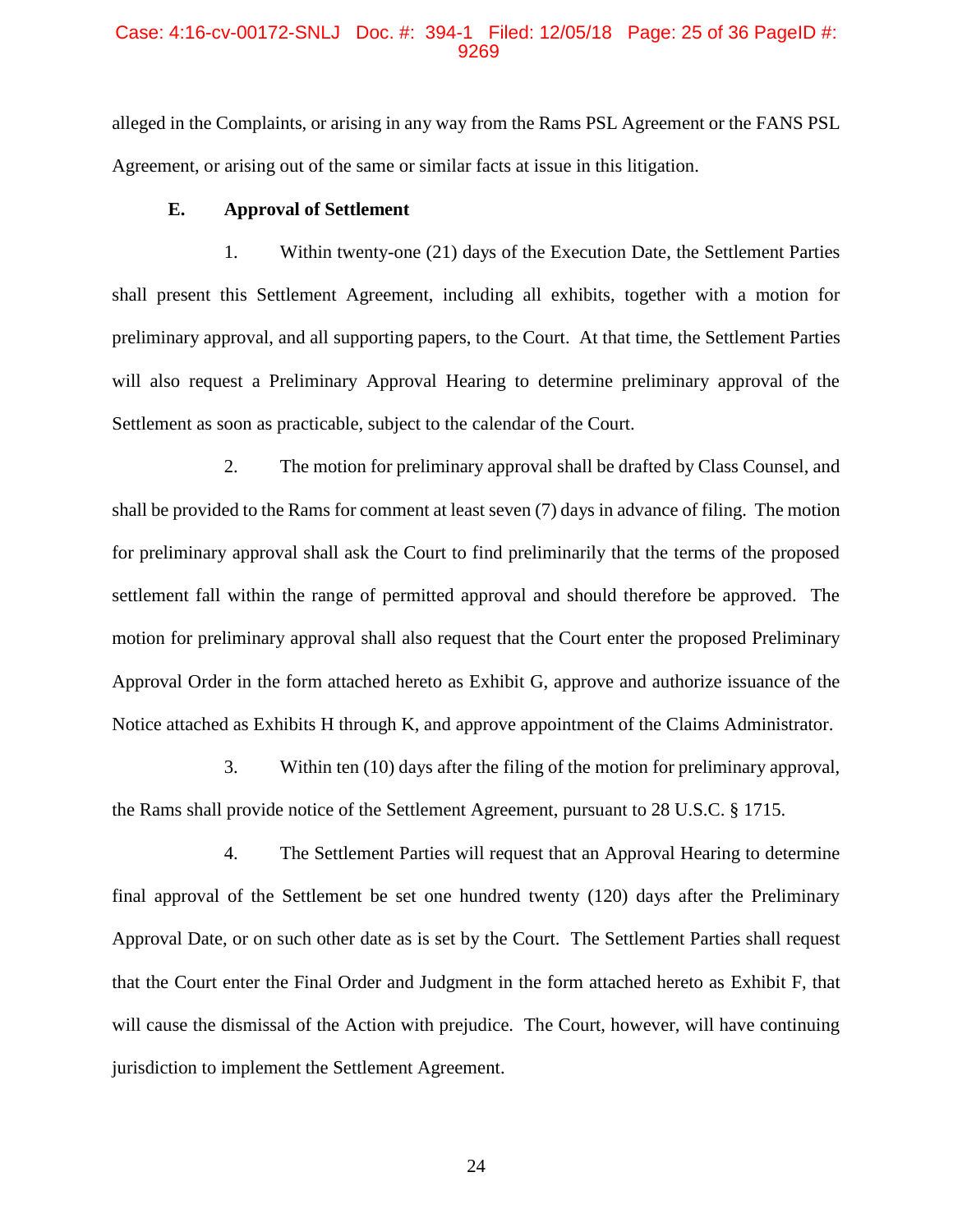#### Case: 4:16-cv-00172-SNLJ Doc. #: 394-1 Filed: 12/05/18 Page: 26 of 36 PageID #: 9270

## **F. Notice to Class Members**

1. Within 21 days after the Preliminary Approval Date, the Claims Administrator shall e-mail the E-mail Notice in the form attached hereto as Exhibit I, and as approved by the Court, to the e-mail addresses in the Mailing List.

2. Within 21 days after the Preliminary Approval Date, the Claims Administrator shall mail the Postcard Notice in the form attached hereto as Exhibit H, and as approved by the Court, to physical mailing addresses available in the Mailing List.

3. The Claims Administrator shall also cause the Publication Notice in the form attached hereto as Exhibit J, and as approved by the Court, to be published in the St. Louis Sports Dispatch's Sports Section on three consecutive Sundays in 1/8 page format. The first such publication shall occur within 21 days after the Preliminary Approval Date.

4. In addition, the Claims Administrator shall, within 10 days after the Preliminary Approval Date, create and maintain a website [\(www.RamsPSLClassActionSettlement.com\)](http://www.ramspslclassactionsettlement.com/) that will contain links to the Settlement Agreement and exhibits, the terms and conditions of the FANS PSL Agreement, the terms and conditions of the Rams PSL Agreement, the Transfer Form, the Cancellation Notice, the stadium diagram with PSL tiers in the forms (or substantially identical form) produced in *McAllister* as Rams-McAllister000026 and Rams-McAllister000027, the Long Form Notice, the Claim Form (which may be filled out and submitted online on the Settlement Website), the and Class Counsel's contact information. The Settlement Parties shall jointly approve the website in advance of posting on the internet.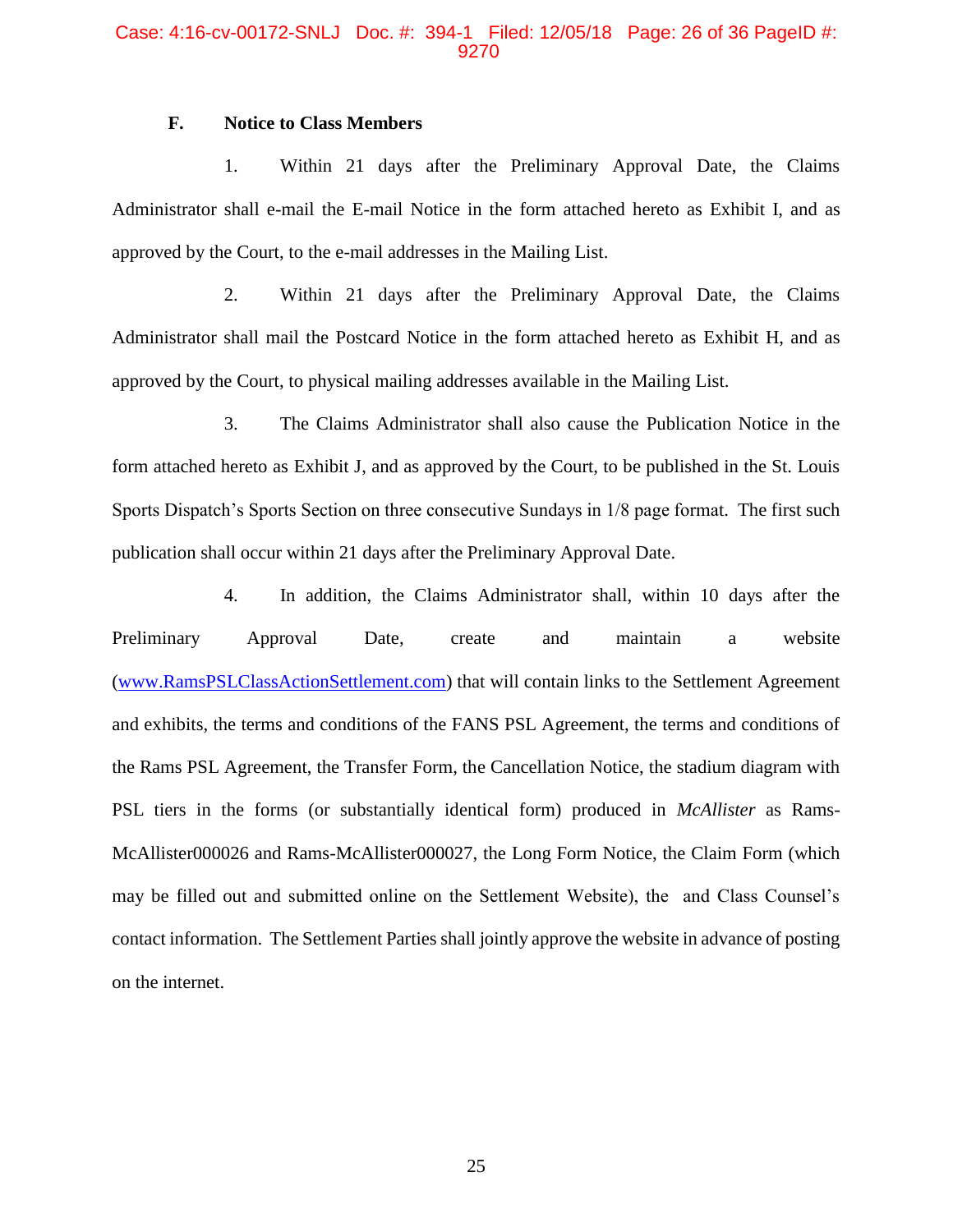#### Case: 4:16-cv-00172-SNLJ Doc. #: 394-1 Filed: 12/05/18 Page: 27 of 36 PageID #: 9271

## **G. Opt-Out Rights And Objections To The Settlement**

1. A putative Class Member may opt-out of the Classes at any time during the Opt-Out Period. In order to exercise the opt-out right, the putative Class Member must execute and submit a Request for Exclusion to the Court postmarked on or before the end of the Opt-Out Period. A Request for Exclusion must be personally signed by each putative Class Member requesting exclusion. Additionally, a Request for Exclusion must include the putative Class Member's present name and address, a clear and unequivocal statement that the putative Class Member wishes to be excluded from the Settlement Class, and the signature of the putative Class Member or, only in the case of a putative Class Member who is deceased or incapacitated, the signature of the legally authorized representative of the putative Class Member. A Request for Exclusion by a putative Class Member shall apply only to the individual who submits the valid Request for Exclusion. Except for those putative Class Members who have timely and properly opted out, all other putative Class Members will be Class Members for all purposes under this Agreement. Any putative Class Member who timely elects to opt out of the Classes shall not: (1) be bound by any orders or judgments entered in this Action; (2) be entitled to relief under or be affected by this Settlement Agreement; (3) gain any rights or release any claims by virtue of this Settlement Agreement; or (4) be entitled to object to any aspect of this Settlement Agreement.

2. The Claims Administrator shall provide Class Counsel and Counsel for the Rams with copies of all completed Requests for Exclusion within three (3) business days of receipt.

3. Any putative Class Member who timely submits a Request for Exclusion may, within the Opt-Out Period, submit to the Claims Administrator a written revocation of the Request for Exclusion, such revocation to simply bear the putative Class Member's name, address,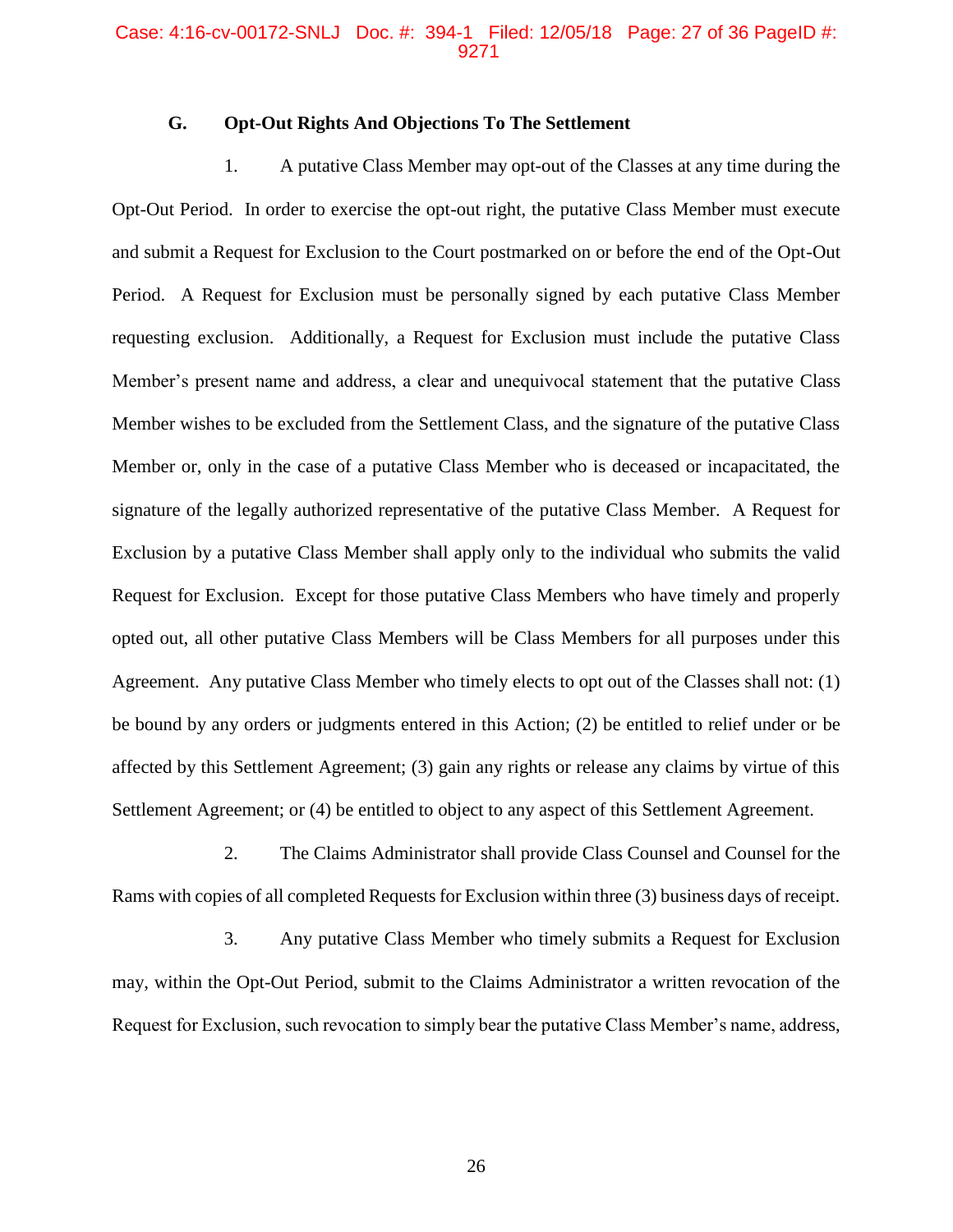## Case: 4:16-cv-00172-SNLJ Doc. #: 394-1 Filed: 12/05/18 Page: 28 of 36 PageID #: 9272

signature, and a statement of the putative Class Member revocation of the prior Request for Exclusion.

4. Neither the Rams nor the Class Representatives, nor their respective counsel will encourage any putative Class Member to opt out of the Classes.

5. Only Class Members who do not timely submit a valid Request for Exclusion may object to the Settlement. Class Members who choose to object to the Settlement must file with the Court and serve on counsel for the Settlement Parties all written objections to the Settlement Agreement or the Fee Application or the Class Representatives' incentive awards. Such written objections must be filed with the Court and served on counsel for the Settlement Parties by the Objection Deadline. Class Members who fail to file and to serve timely written objections in the manner specified above shall be deemed to have waived any objections and shall be foreclosed from making any objection (whether by appeal or otherwise) to the Settlement and Class Counsel's Fee Application or the Class Representatives' incentive awards.

6. If the number of potential Class Members who opt out is more than ten (10) percent of the persons and entities listed on the Mailing List, the Rams may declare the settlement null and void. The Rams will not solicit or encourage Class Members to opt-out.

#### **H. Class Counsel's Fees and Expenses and Plaintiff's Incentive Award**

1. The Rams will pay the lesser of the Fee Award, or \$7,200,000.00 in the aggregate for attorneys' fees and \$200,000.00 in the aggregate for Rule 54 and 23 Costs. The Fee Award shall not be applied to either the FANS Class cap or the Rams Class cap. The Rams agree not to oppose (or solicit others to oppose) the Fee Application. Within fourteen (14) days after the Effective Date, the Claims Administrator shall tender from the escrow account the Fee Award to Class Counsel for the FANS Class and Class Counsel for the Rams Class in the form of a check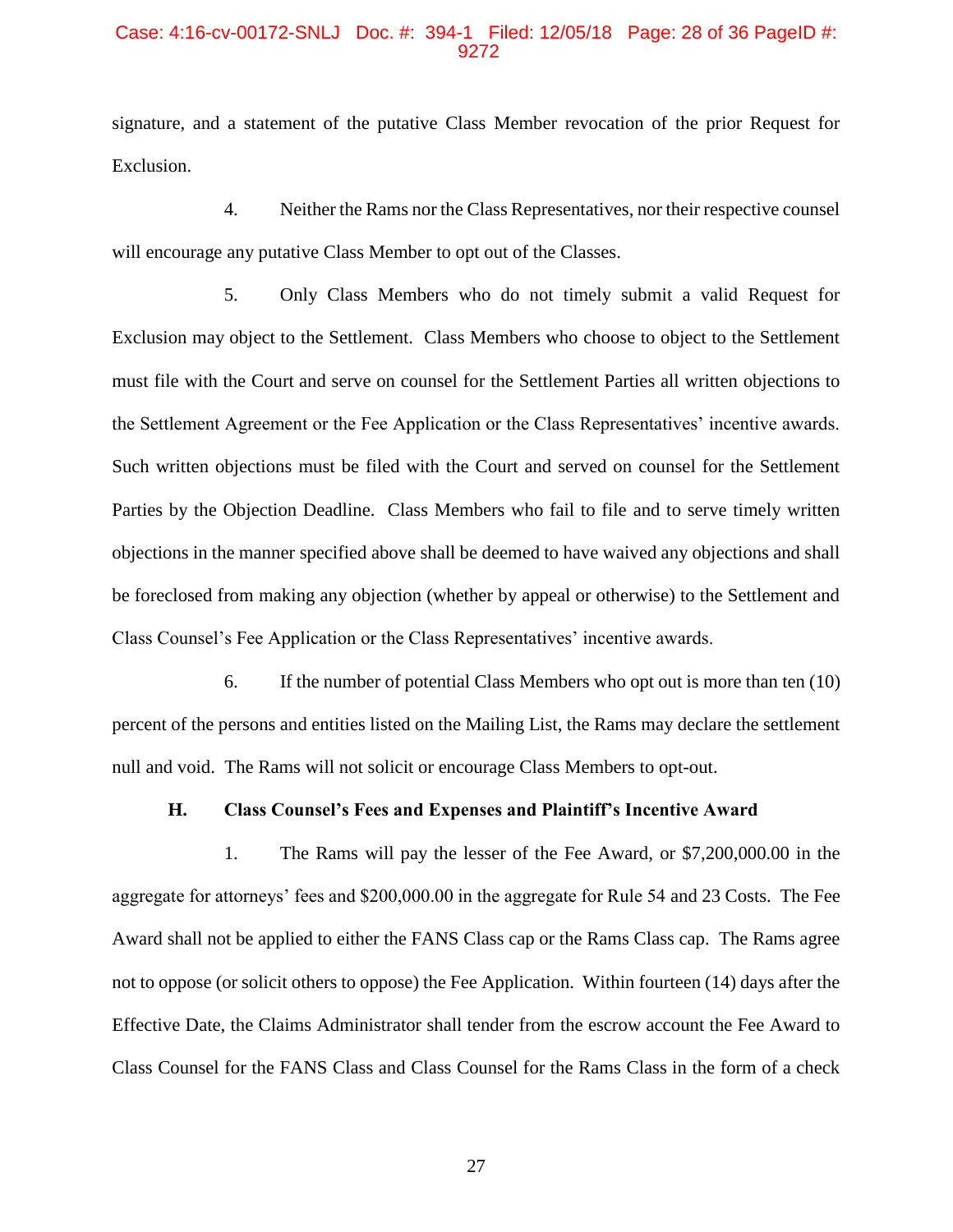## Case: 4:16-cv-00172-SNLJ Doc. #: 394-1 Filed: 12/05/18 Page: 29 of 36 PageID #: 9273

payable to The Bruning Law Firm LLC (for the FANS Class Fee Award) and Bermudez Law STL, LLC (for the Rams Class Fee Award).

2. The four Class Representatives will apply for the Incentive Awards. The Rams will not oppose (or solicit others to oppose) a request by the four Class Representatives for Incentive Awards of \$50,000 in the aggregate, and the Rams will pay the lesser of \$50,000 to the Class Representatives in the aggregate, or the Incentive Awards approved by the Court. Within fourteen (14) days after the Effective Date, the Claims Administrator shall tender from the escrow account the Incentive Awards to the respective Class Counsel.

3. The Class Representatives and Class Counsel agree that, after the Effective Date, their only recourse to recover from the Rams attorneys' fees and all other costs and expenses incurred in connection with this Action shall be through the provisions of this Settlement Agreement.

4. In the event the Court disapproves of or awards an amount less than the amount sought by Class Counsel for fees and Rule 54 and 23 Costs, or by the Class Representatives for incentive awards, this Settlement Agreement shall be unaffected and fully enforceable, and such disapproval(s) or reduction(s) shall have no effect on any other provision.

#### **I. Additional Matters**

1. The Settlement Parties and their respective counsel shall reasonably cooperate with each other and use their best efforts to perform all of the terms of this Settlement Agreement and to effect its prompt consummation consistent with its terms.

2. This Settlement Agreement shall be deemed terminated and void if (a) there is no Effective Date; (b) the Court fails to enter a Preliminary Approval Order in the form attached hereto as Exhibit G or without material change to it, or if such an Order is entered and it is later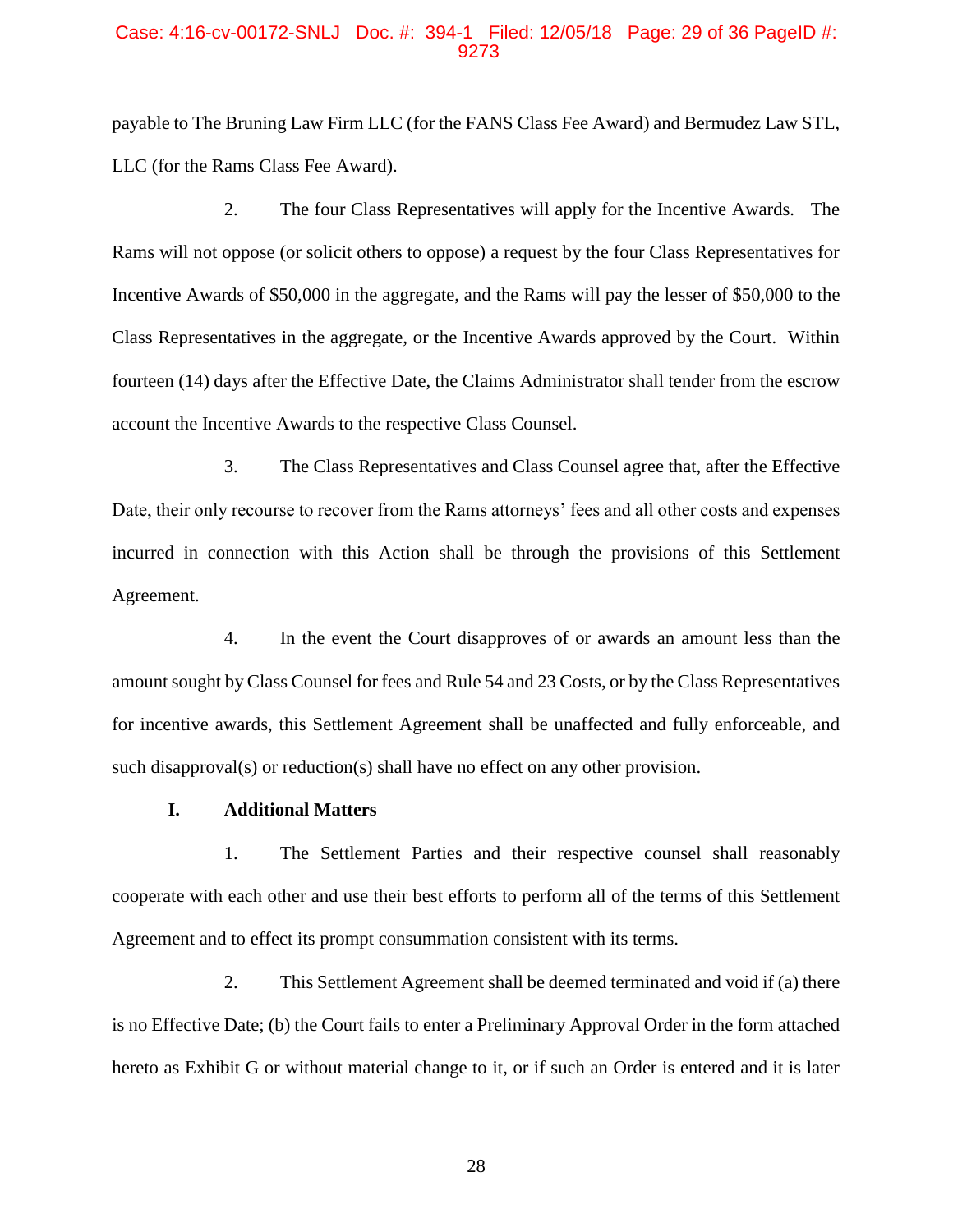## Case: 4:16-cv-00172-SNLJ Doc. #: 394-1 Filed: 12/05/18 Page: 30 of 36 PageID #: 9274

reversed or materially modified, whether on appeal or otherwise; or (c) the Court fails to enter a Final Order and Judgment in the form attached hereto as Exhibit F or without material change to it, or if the Final Order and Judgment is entered and it is later reversed or materially modified, whether on appeal or otherwise.

3. If the Settlement Agreement is void pursuant to Section III.I.2, Plaintiffs and Class Counsel agree that: (a) the Rams have not waived and are not estopped to seek decertification of any Class; (b) Plaintiffs and Class Counsel will not assert that the Rams have waived or are estopped from opposing class certification in any court; and (c) the Rams' agreement to settle with the Classes is not admissible in this or any other court or proceeding for any purpose.

4. If the Settlement Agreement is void pursuant to Section III.I.2, the Settlement Parties expressly agree that they have not, and shall not be construed to have, admitted, conceded, or waived any argument concerning, and the foregoing shall not be estopped from asserting, any further argument for or against class certification or the merits of the Action.

5. The term sheet, this Settlement Agreement, any drafts of the term sheet or Settlement Agreement, or any other documents relating to the implementation of this Settlement Agreement or the term sheet, shall not be admissible or discoverable in this or another case, proceeding, or cause, except as otherwise provided herein to enforce the terms of this Settlement Agreement in this Action, or to effectuate the settlement.

6. If this Settlement Agreement is voided pursuant to Section III.I.2, the Parties shall be fully restored to their respective positions in the Action as if no settlement had been made; the Settlement Agreement shall be void and shall have no further force and effect whatsoever; and neither this Settlement Agreement, the fact of its having been made, the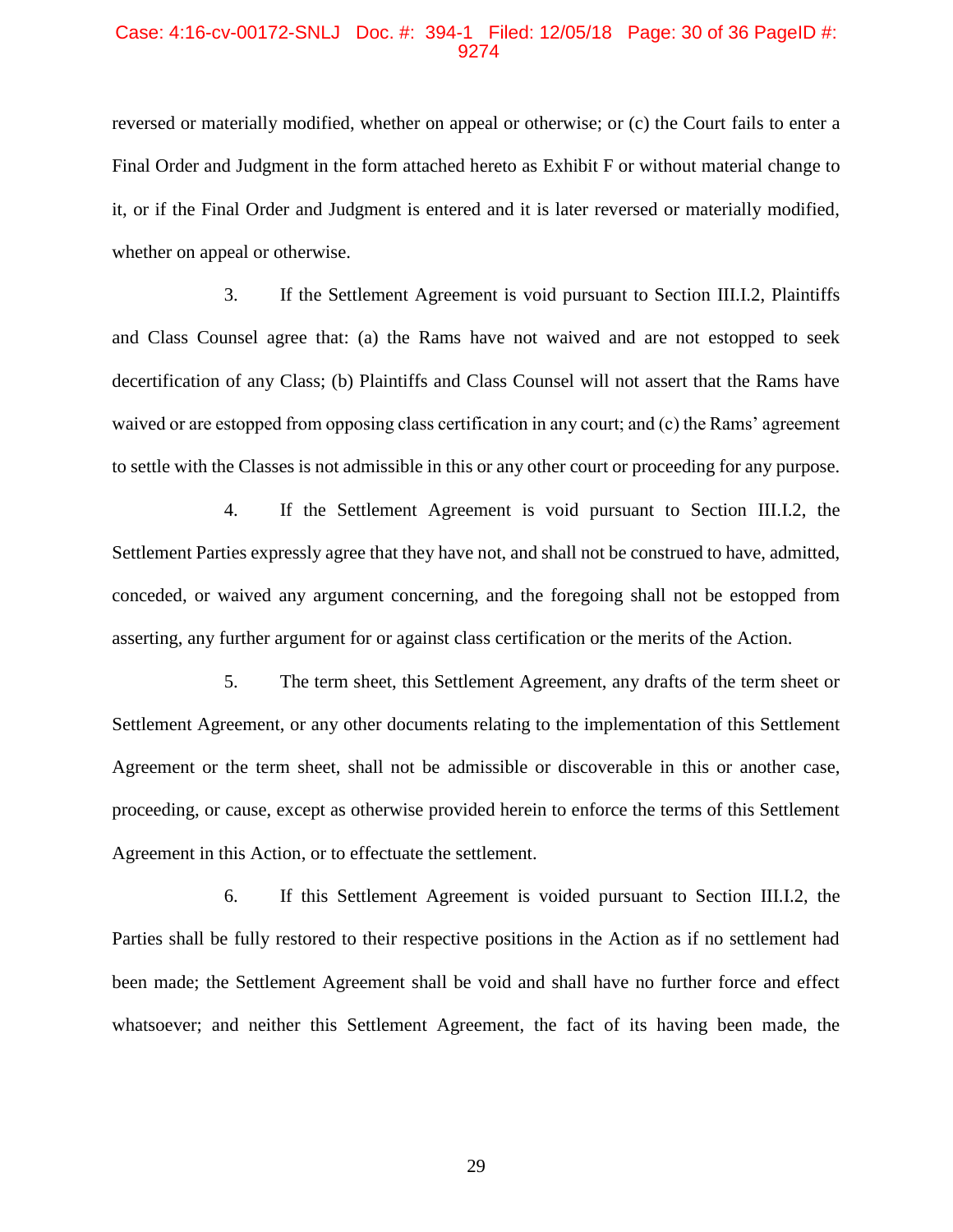## Case: 4:16-cv-00172-SNLJ Doc. #: 394-1 Filed: 12/05/18 Page: 31 of 36 PageID #: 9275

negotiations leading up to it, nor any action taken by the Parties pursuant to this Settlement Agreement, shall be admissible or entered into evidence for any purpose whatsoever.

7. No press release or public communication concerning the Settlement Agreement will be initiated by any Party or counsel before the filing of the motion for preliminary approval; however, the Rams may make regulatory disclosures deemed necessary at any time.

8. The Parties and their counsel will abide by the terms of the protective orders entered by the Court and any amendments or addendums thereto, in connection with information, data or documents produced in this Action, including the protective orders' provisions for the return and/or destruction of data and documents.

9. This Settlement Agreement sets forth the entire agreement between the Settlement Parties with respect to its subject matter and the Settlement Parties expressly acknowledge that no other agreements or understandings unexpressed in this Settlement Agreement exist between them relating to the subject matter hereof.

10. All of the exhibits to this Settlement Agreement are material and integral parts hereof and are fully incorporated by reference as though fully set forth herein.

11. This Settlement Agreement shall be binding upon and shall inure to the benefit of the Settlement Parties and their successors and assigns.

12. This Settlement Agreement shall be deemed to have been drafted equally by counsel for all Settlement Parties and no rule of strict construction shall be applied against or in favor of any of the Settlement Parties.

13. Unless otherwise specifically provided herein, all notices, demands or other communications given hereunder shall be in writing, addressed as follows:

To the *McAllister* Plaintiff and the FANS Class Members: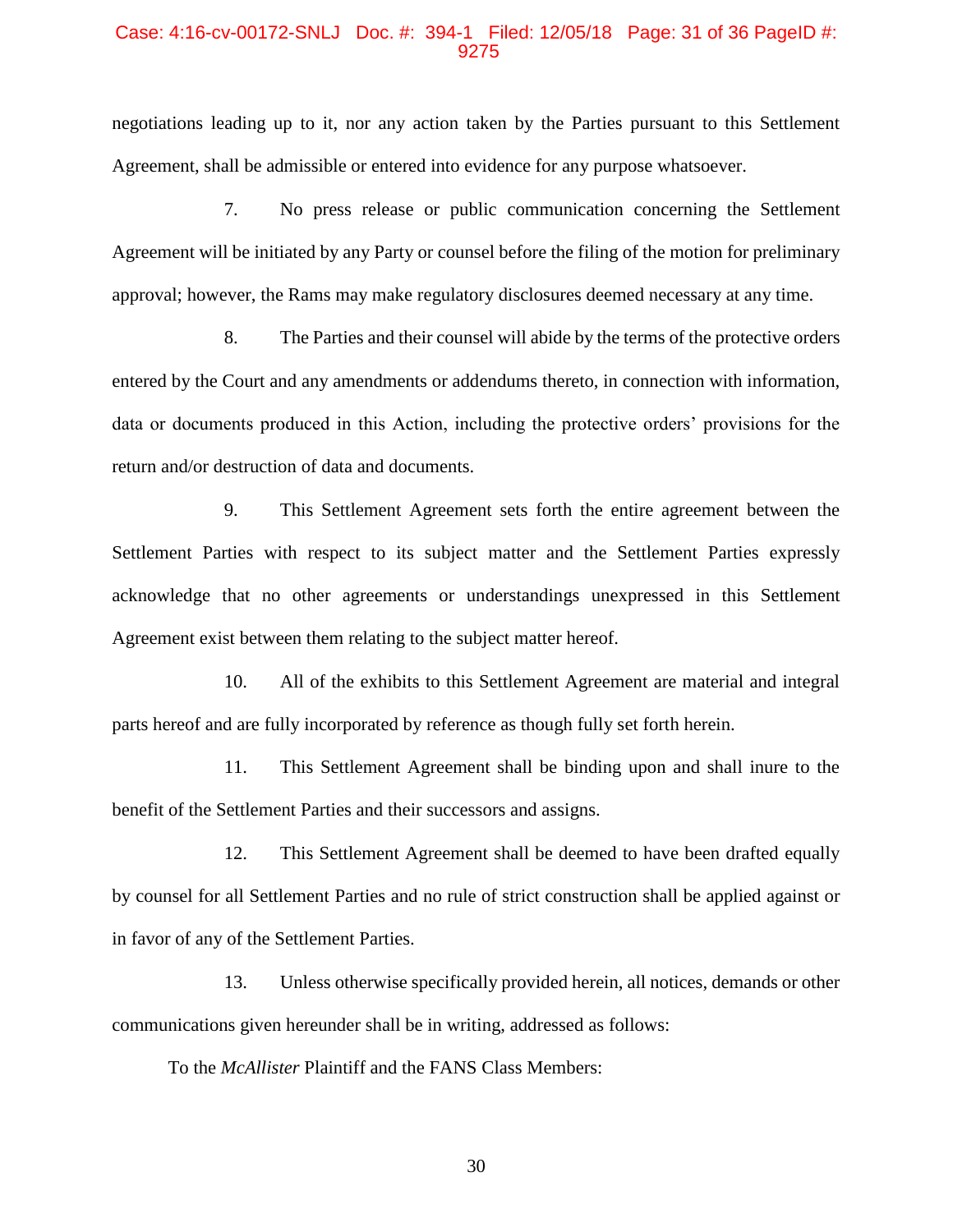## Case: 4:16-cv-00172-SNLJ Doc. #: 394-1 Filed: 12/05/18 Page: 32 of 36 PageID #: 9276

Ryan Bruning The Bruning Law Firm LLP 555 Washington Avenue, Suite 600 St. Louis, MO 63101 [ryan@bruninglegal.com](mailto:ryan@bruninglegal.com)

To the *Arnold* Plaintiffs and the Rams Class Members:

Fernando Bermudez Bermudez Law STL, LLC 7701 Forsyth Boulevard, Suite 950 St. Louis, MO 63108 [fbermudez@bermudezlawstl.com](mailto:fbermudez@bermudezlawstl.com) mann@martingreenpc.com

To the Rams:

Roger K. Heidenreich Dentons US LLP 211 North Broadway, Suite 3000 St. Louis, MO 63102 roger.heidenreich@dentons.com

Any notice required by this Settlement Agreement must be provided by electronic mail and shall be deemed sent on the date delivered. The parties may supplement notice by electronic mail by notice with regular mail.

14. This Settlement Agreement shall be governed by and interpreted according

to the laws of the State of Missouri.

15. This Settlement Agreement may be executed in counterparts, each of which

shall constitute an original, and all of which shall be deemed a single agreement. For purposes of this Settlement Agreement, a facsimile copy shall constitute an original signature and shall have the same binding effect as an original.

- 16. The exhibits to this Settlement Agreement are:
	- A. FANS PSL Terms and Conditions
	- B. Rams PSL Terms and Conditions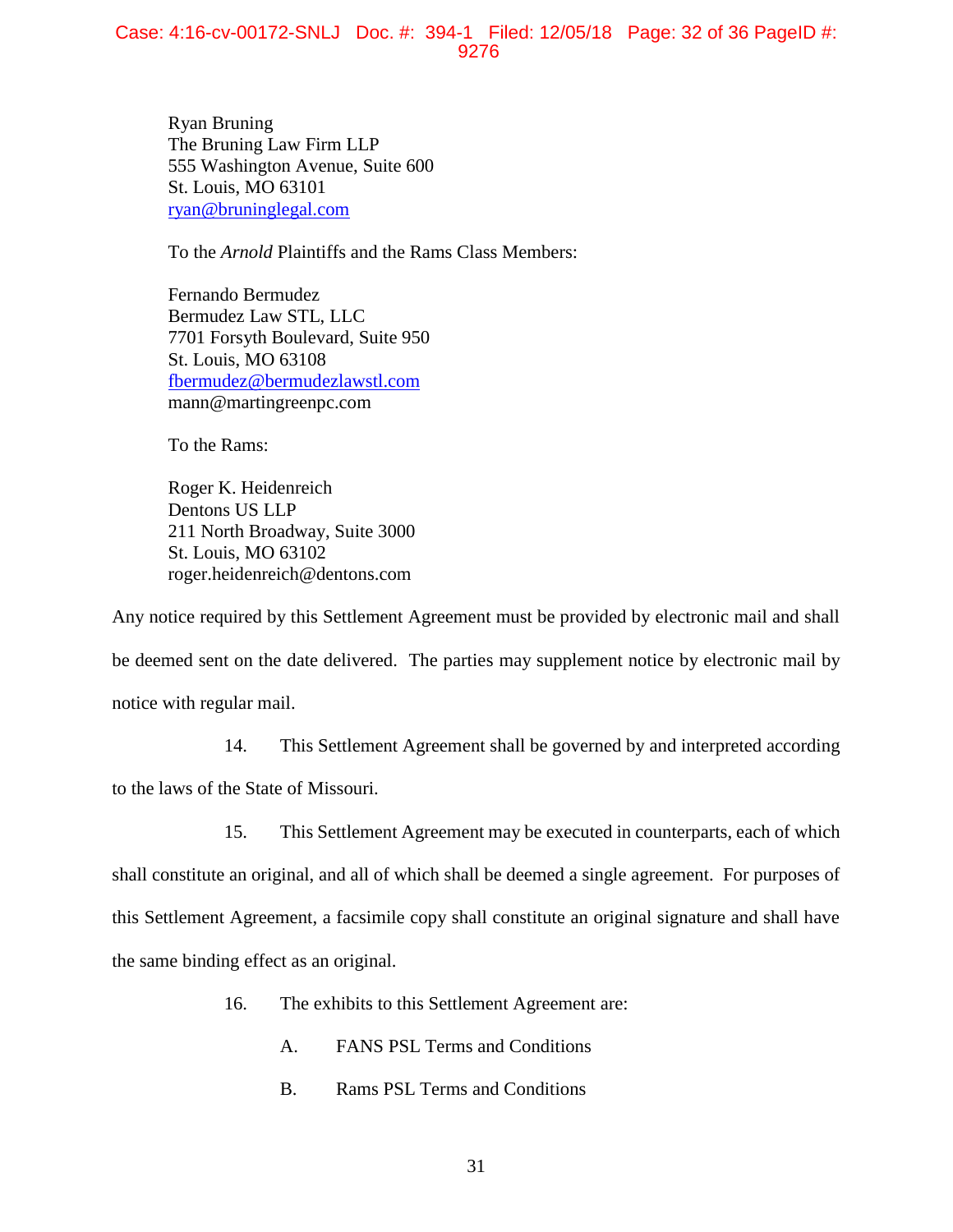- C. Cancellation Notice
- D. Transfer Form
- E. Claim Form
- F. Proposed Final Order and Judgment
- G. Preliminary Approval Order
- H. Postcard Notice
- I. E-mail Notice
- J. Publication Notice
- K. Long Form Notice

# **IV. EXECUTION**

The undersigned, being duly authorized, have caused this Settlement Agreement to be executed on the dates shown below and agree that it shall take effect on that date upon which it has been executed by the last of all of the undersigned.

[This portion of the page intentionally left blank]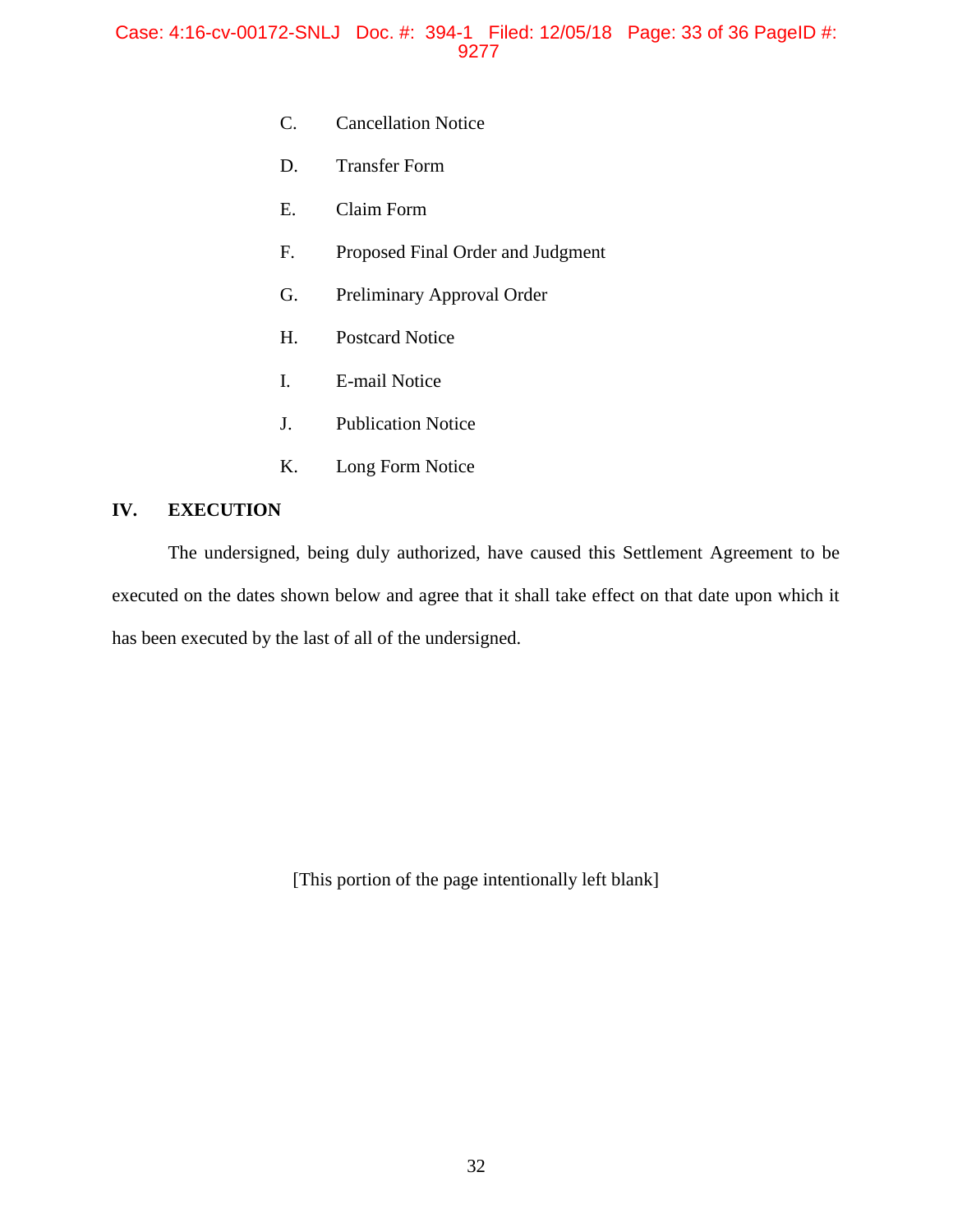Case: 4:16-cv-00172-SNLJ Doc. #: 394-1 Filed: 12/05/18 Page: 34 of 36 PageID #: 9278

**PLAINTIFF/FANS CLASS REPRESENTATIVE** 

Ronald McAllister, Plaintiff

 $\overline{Date}$ 

FANS CLASS COUNSEL THE BRUNING LAW FIRM, LLC

Date

Anthony  $\angle$ . Bruning Anthony S. Bruning, Jr. Ryan L. Bruning **Eddie Roth** 555 Washington Avenue, Suite 600 St. Louis, MO 63101

LAW OFFICE OF RICHARD S. CORNFELD Richard S. Cornfeld 1010 Market Street, Suite 1645 St. Louis, MO 63101

**GOLDENBERG HELLER &** ANTOGNOLI, P.C. Mark Goldenberg Thomas P. Rosenfeld Kevin P. Green 2227 South State Route 157 Edwardsville, IL 62025

 $\ddot{\phantom{a}}$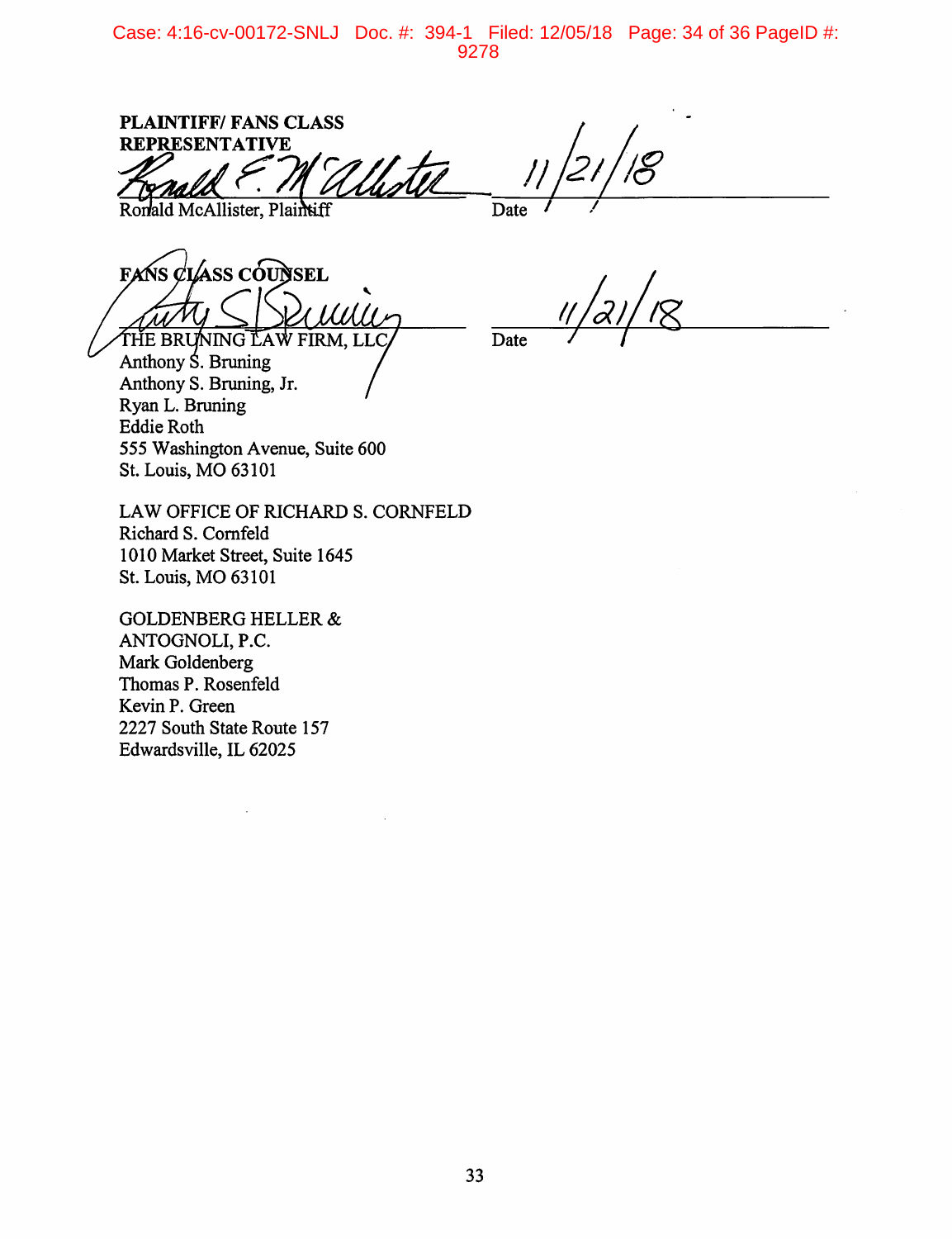## Case: 4:16-cv-00172-SNLJ Doc. #: 394-1 Filed: 12/05/18 Page: 35 of 36 PageID #: 9279

PLAINTIFFS/RAMS CLASS **REPRESENTATIVES** Richard Arnold, Plainthff

Date

 $6 - 18$ 

Date

 $0/2c$  /18<br>| $2b/2018$ 

Date

Brad Pearlman, Plaintiff

 $\tilde{\mathbb{S}}$ 

**RAMS CLASS COUNSEL** 

R. McNeely Cochran, Plaintiff

with begge

BERMUDEZ LAW STL, LLC Fernando Bermudez 7701 Forsyth Blvd., Suite 950 Clayton, Missouri 63105

LAW OFFICE OF MARTIN M GREEN, P.C. Martin M. Green 7701 Forsyth Blvd., Suite 950 Clayton, Missouri 63105

DANNA MCKITRICK, P.C. David R. Bohin Robert L. Devereux Jeffrey R. Schmitt Michael R. Cherba 7701 Forsyth Blvd., Suite 800 St. Louis, MO 63105-3907

 $260CT2018$ 

Date